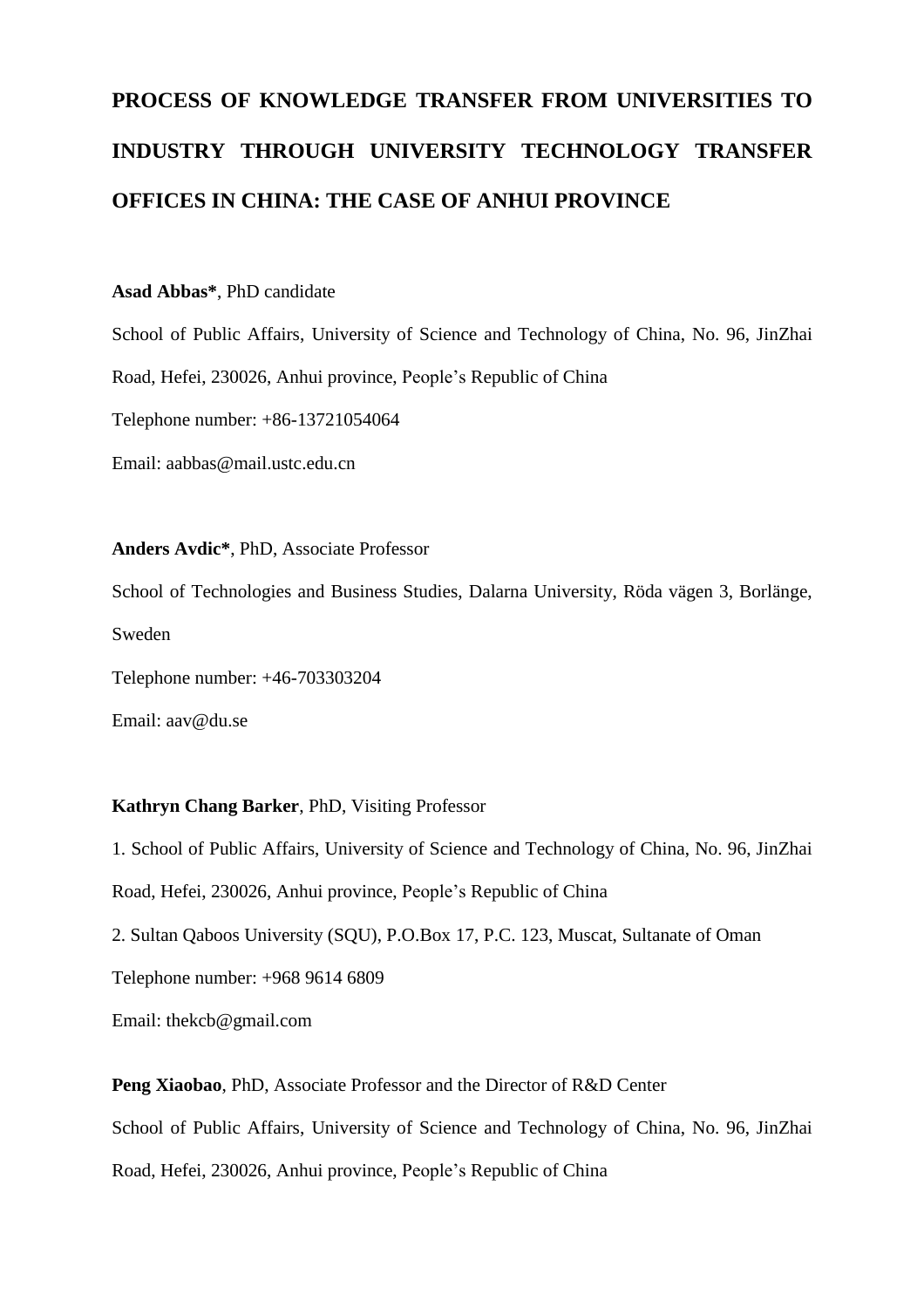Telephone number: +86-13866700441

Email: pxb1982@ustc.edu.cn

\* Corresponding authors

#### **ABSTRACT**

This paper focuses on knowledge generation and the way in which it is transferred from universities to industry. Most well reputed universities have several departments and university-run enterprises that engage in research. The purpose of these research units is to help universities provide breakthrough innovation through the generation of new knowledge. The generation of new knowledge contributes to the field of science and technology; in turn, industry can use this knowledge to produce new innovative products or improve existing ones. This study aims to identify the process of knowledge transfer from universities to industry. For this we chose to study China's University Technology Transfer Offices (UTTOs) to gather concrete evidence of university knowledge generation for commercial use in industry. The objective of this study is get in-depth information about the role of UTTOs in the transfer of such knowledge. Our study was carried out as a qualitative case study in the Anhui province of China. Data was mainly collected through semi-structured interviews with technology transfer experts working in technology transfer offices. Collected data were analyzed using a knowledge transfer model with six phases: 1) awarenesss, 2) acquisition, 3) transformation, 4) association, 5) application, and 6) feedback. This paper contributes by offering a detailed description of the knowledge transfer process and specifically the role and activities of UTTOs. This research also helps Chinese and international researchers currently carrying out research on the technology transfer process in China.

**Keywords:** Knowledge transfer, technology transfer, process, university, industry, China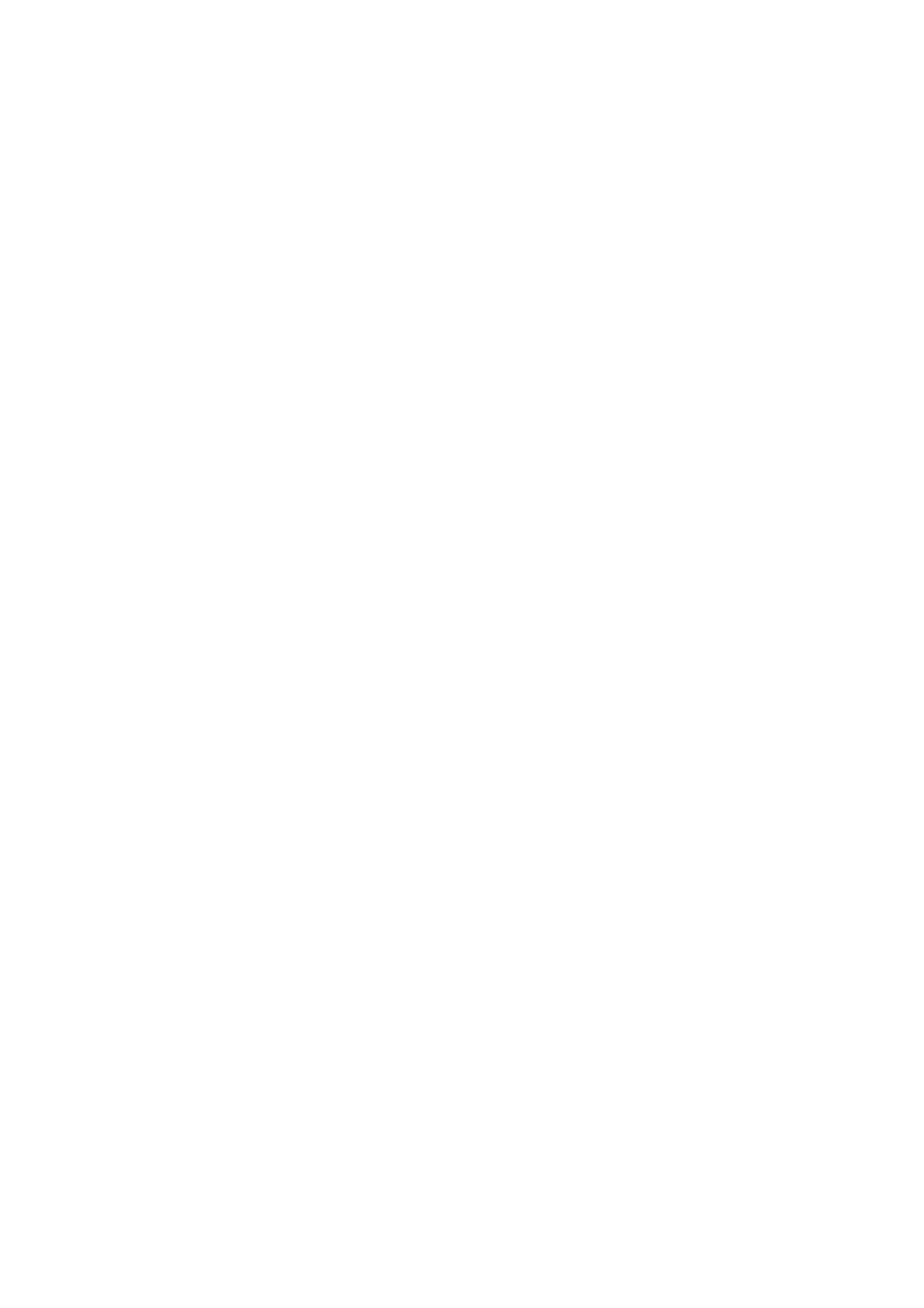#### **1 INTRODUCTION**

The existing literature and current economic trends have demonstrated that knowledge generation and its transfer from universities to industry has been gathering global attention. These trends dynamically change the role played by universities [1], which have become the backbone of government policies. As well as education and training, universities are also engaged in social, economic, research and development activities [2]. Most well-reputed universities have several departments involved in research as well as university-run enterprises. The purpose of these research units is to help universities engage in breakthrough innovation through the generation of new knowledge. Such knowledge helps industry to produce new innovative products or improve existing ones. Advancement in technology also changes the role of universities. High ranking universities in the world have established their own university knowledge technology transfer offices (UTTOs). In China, the central government has set up the State Intellectual Property Office (SIPO), together with provincial intellectual property offices for the implementation of national and regional intellectual property rights (IPR) policies and guidelines at city level. Currently, intellectual property offices operate in thirty regions, including Anhui [3]. The purpose of intellectual property offices is to issue and implement intellectual property rights (IPR) guidelines to technology transfer offices (TTO) to protect the IPR of individuals or research group members and their generated research results. Thus, universities and government have become the innovation hub of national and regional innovation policies aimed at supporting industry**.**

Governments in both developed and developing countries around the world, especially in China, have put a great deal of effort into reforming their national and regional innovation and economic policies. They have also allocated huge financial resources to identify local requirements and capabilities. To fulfil their innovation requirements, universities and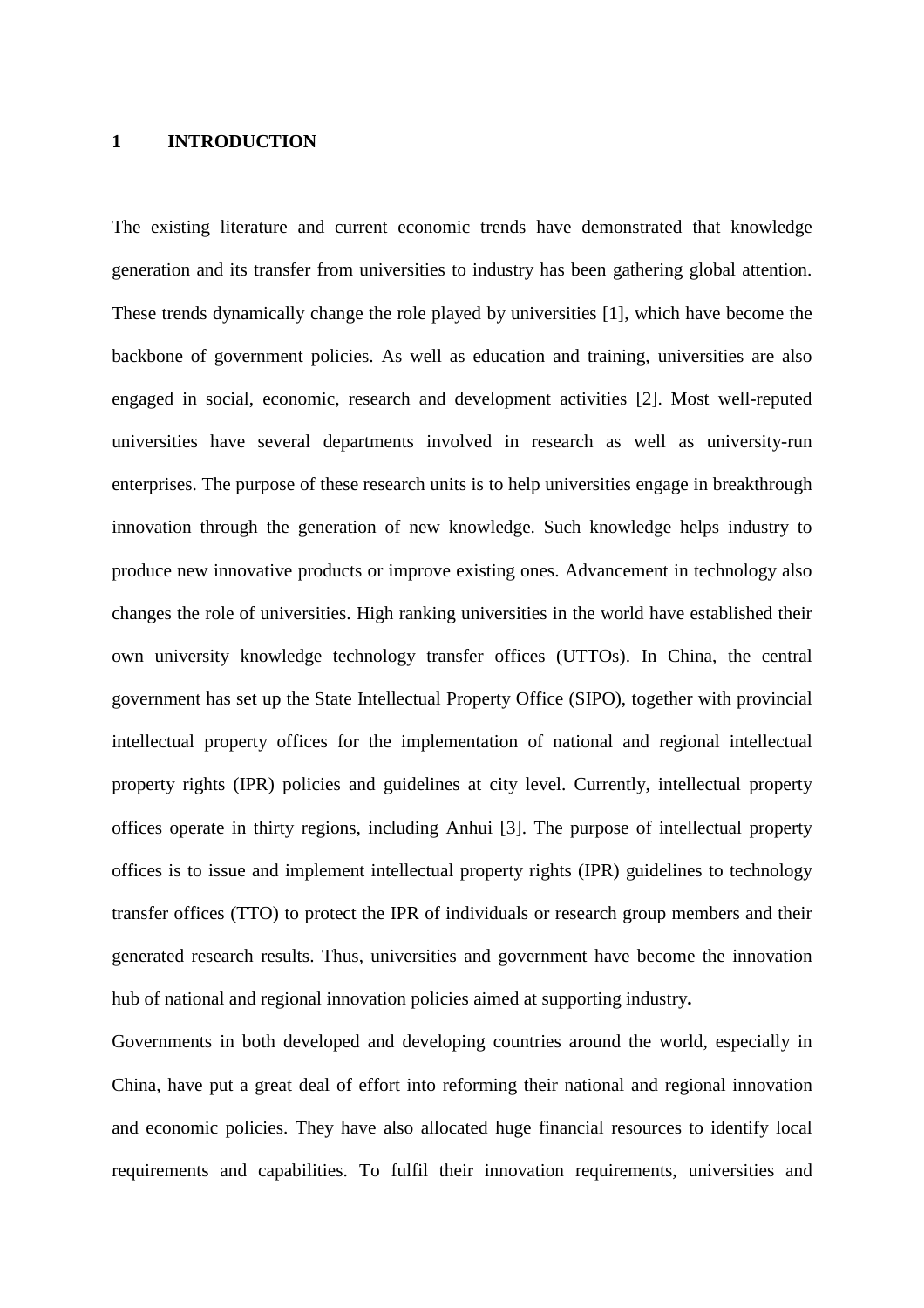industry need to interact to adopt and implement new technologies [4, 5]. For the last three decades, Chinese government policies, in particular, have focused on economic development. Over this period, the Chinese national GDP has dramatically increased and technology has progressed. Technology transfer has also become an integral part of government research and development policies. These policies provide a platform for interaction between university research groups and industry. They help to identify and share requirements for the generation and transfer of knowledge for commercial use in industry [6, 7]. In China, UTTOs allow universities and their research groups to engage in negotiations for patent licensing, and also to transfer the ownership of commercialized knowledge. Intellectual property offices run by provincial governments help universities and their research groups to understand the requirements of industry and also to support the commercialization process [8]. These offices, together with UTTO activities, serve the research community, handle intellectual property, and establish links between the producers of commercialized knowledge and those who receive that knowledge [9]. The main driver for provincial governments, their intellectual property offices and UTTOs is to accelerate new technologies and enhance social, economic and research activities [10]. The key role of UTTOs is to try to engage university research groups in the generation of new knowledge and the negotiation of intellectual property rights (IPR) and patents before commercialization takes place. In the main, to get funding, public sector universities and their research groups collaborate with local, provincial and central government and industry in China. They do so to produce new knowledge, which the government can use to reform national and regional innovation policies and support industry in terms of greater productivity and profitability.

Government literature states that the city of Hefei in Anhui province is a knowledge-based innovation city. It is also an emerging high-tech industrial development region. Hefei is home to 59 higher education institutes and approximately 34 industries, which produce a wide range of products. Of these, eight are from the high-tech sector and are large producers of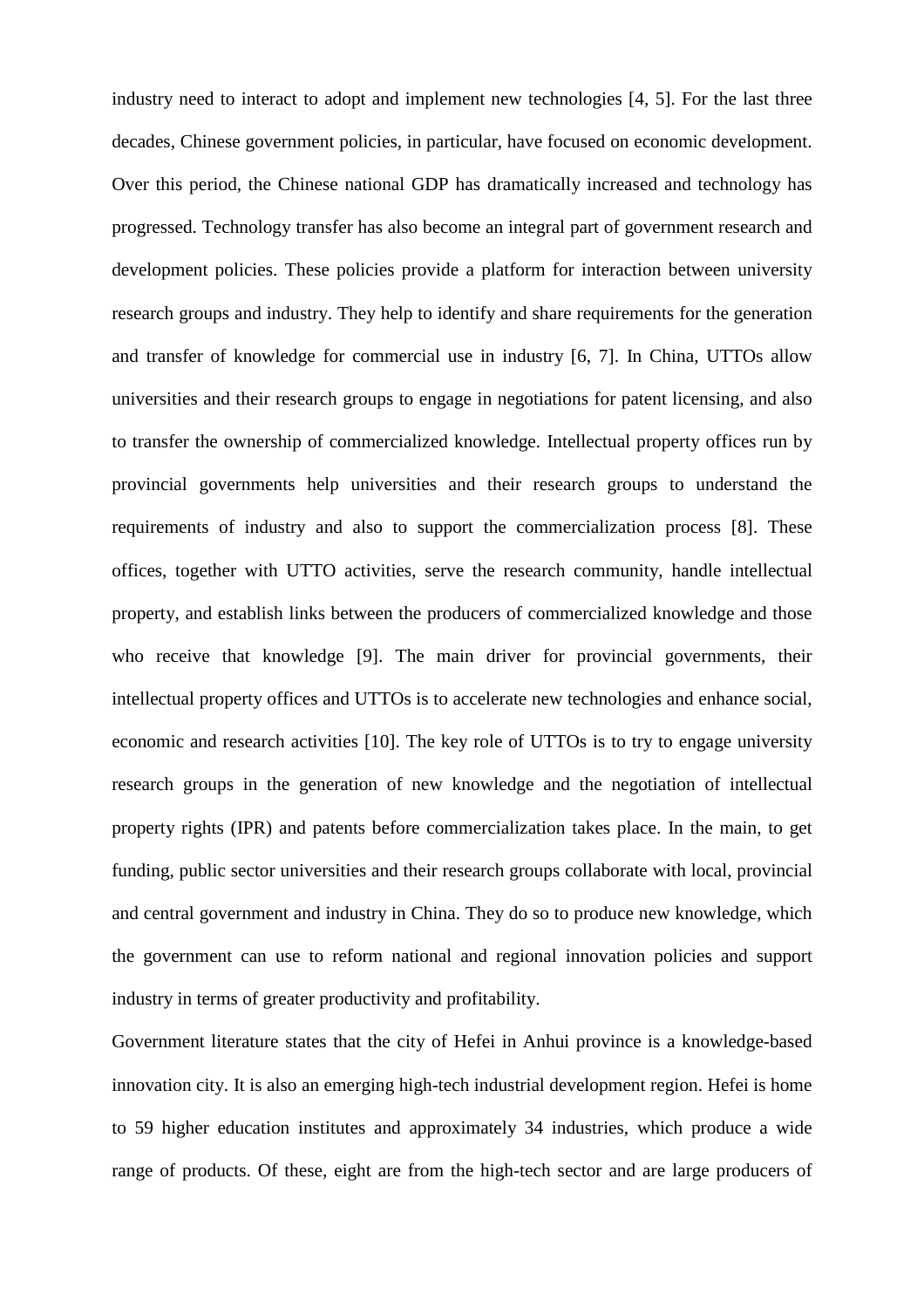good repute, not only within the region, but also nationally and internationally. They are renowned for the wide range and quality of their products. Economic growth trends in Hefei show that in the second half of the last decade, GDP increased by 15.5%. This increase was the result of research, innovation, and industrial development. In Hefei's economic development area, there are now over 100 new high-tech firms. Furthermore, statistics today show a 24% increase in new high-tech firms compared with 2015. Such economic growth figures rank Hefei in 12th position out of 20 cities in the world. In terms of the number of patent applications and approvals made, Hefei ranks the highest of all the cities in Anhui province. Furthermore, Anhui is among the top five provinces in China in terms of effective utilization of university resources to generate new knowledge. Such knowledge helps local industry to benefit from regional economic growth. Both universities and industry can also actively participate in the generation and commercialization process [11, 12].

Many studies have already been conducted on knowledge generation and transfer. These have focused on the source and state of knowledge but not on the processes of knowledge generation and transfer to other organizations for innovation and commercial purposes [13, 14]. Thus, our motivation for this study was to identify the process of knowledge transfer from university to the industry. For this reason, we chose to study UTTOs in order to acquire concrete evidence of university knowledge generation for commercial use in industry and to get in-depth information about the role of UTTOs in the transfer of knowledge from university research groups to industry.

This paper is the third in a series that examines the knowledge transfer process from universities to industry. The first paper discussed university-government collaboration for the generation of new knowledge for use in industry, whilst the second discussed industrial strategies to acquire commercialized knowledge from universities. In this study, our focus is on the practical experiences of technology transfer experts, because they are involved in each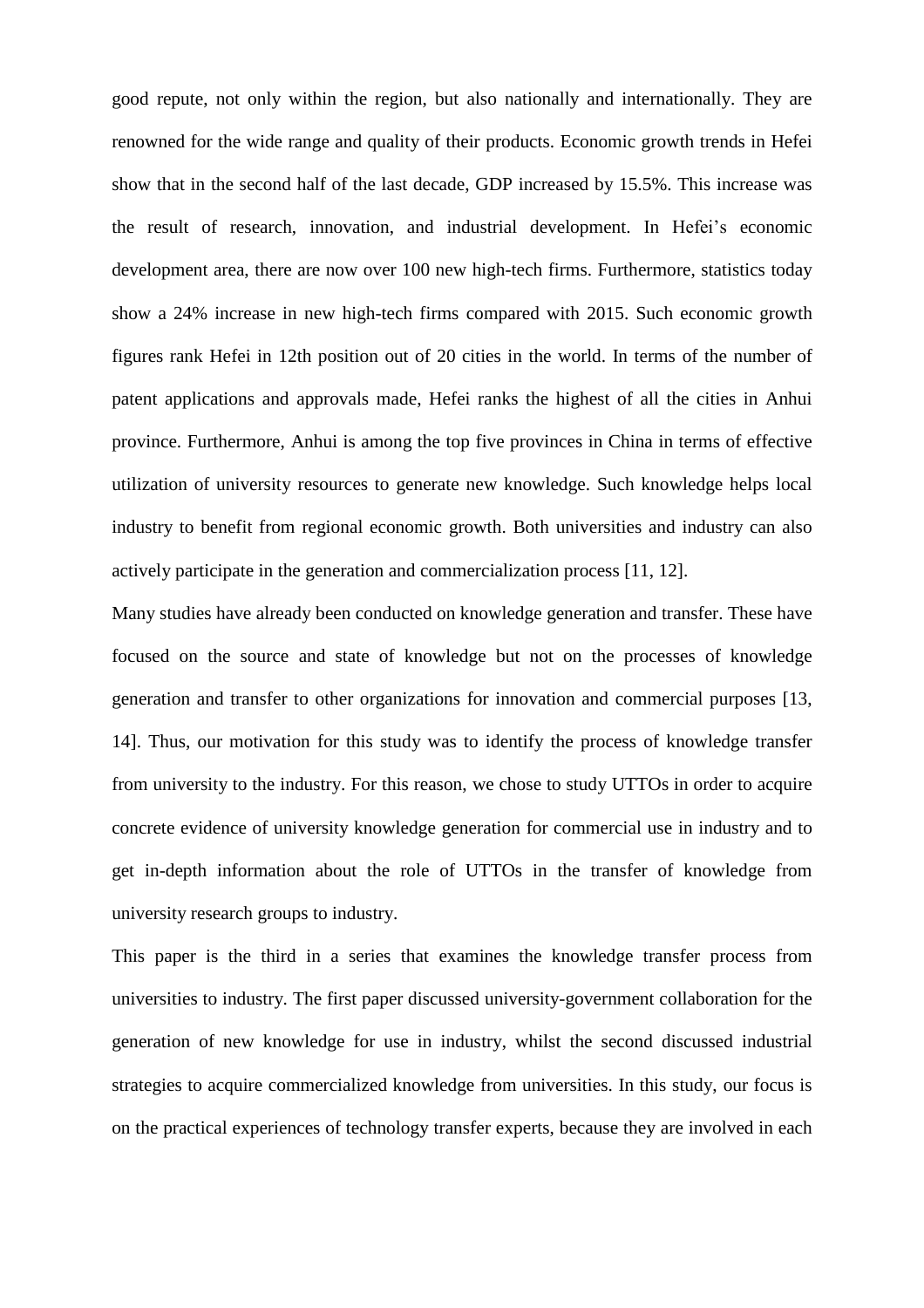and every step of the process, right through to the application of knowledge by industry. To this end, we chose to ask the following research question:

*What are the routine procedures used by UTTOs to engage in the transfer of knowledge from university research groups to industry for commercial use?*

# **2. THEORETICAL FRAME OF REFERENCE**

Since the 1950s, university and industry collaboration has been the subject of attention in China. The purpose of such collaboration has been to provide a platform on which universities, industry and government can generate and transfer knowledge. In terms of the triple helix, the role of universities is to create knowledge, which is then acquired by industry. The Chinese government acts as a facilitator or bridge between universities and industry. Triple helix collaboration between the stakeholders is thus based on knowledge transfer, research and development, technical services and joint ventures [15-17].

In industry, the concept of knowledge comes from the development of innovation and competitive advantage. Knowledge is either tacit or explicit. Tacit knowledge is intangible, whilst explicit knowledge is tangible. Although both types of knowledge are different in nature, they provide a foundation for continuous interaction between each other [18,19]. Knowledge is generated by two different methods: 1) '*Mode 1'*: knowledge is produced by independent universities without collaboration or interaction with other institutions, and 2) '*Mode 2'*: knowledge is produced with collaboration between universities, industry and government. Here, interdisciplinary research groups or teams collaborate for a specific period of time to solve specific real world problems [20]. The generation of new knowledge and its successful transfer contributes to production and profits [21]. The transfer of knowledge is a process that is based on a list of sub-processes that start with awareness and finish with the application of knowledge. The list of sub-processes is dynamic and fluid [20]. The role of local government and university intellectual property (IP) offices is to assist the research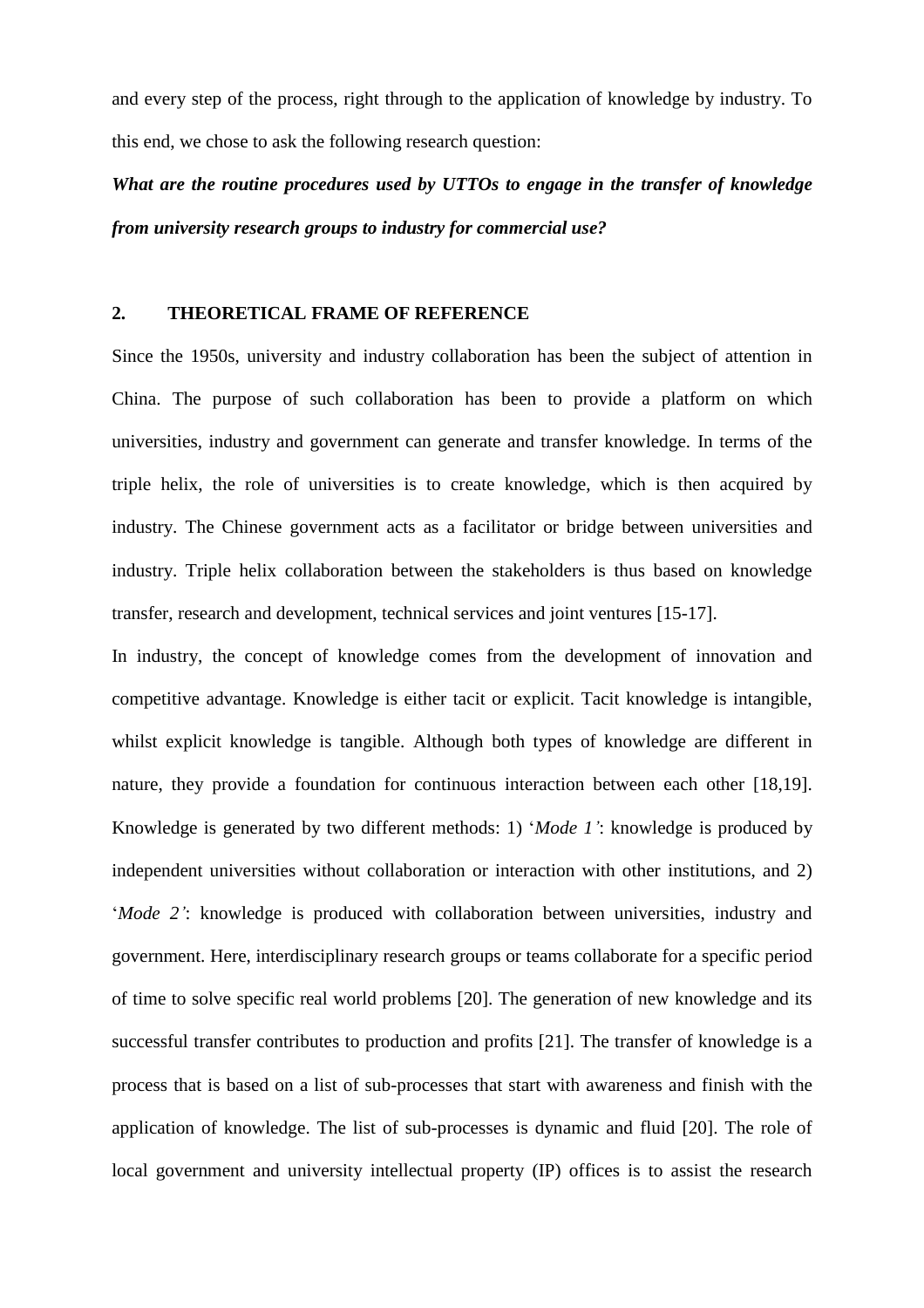community, handle IP rights and provide a platform on which universities can form links in order to create commercialized knowledge [9, 23].

Provincially based government IP offices provide guidance to universities and industry, supporting them in their efforts to acquire, commercialize, transfer and implement knowledge without the infringement of local and foreign IP rights [24]. In China, UTTOs are responsible for identifying the results of scientific research and any commercial interests, as well as strategies for their application [25]. Different channels are used to help knowledge transfer, including licensing, foreign direct investment, trade in goods and services, and the movement of personnel [26].



Figure 1: Theoretical model

In China, the role of universities and their research groups is to conduct research activities aimed at creating and commercializing knowledge, along with offering basic education training. They also seek to encourage local and national industries in their acquisition of research knowledge. Such research can help them develop innovative products and may give them a competitive advantage [27, 28]. Industry is a key user of external knowledge. Demands for such knowledge have their foundation in the fulfilment of internal product requirements and processes. Limited resources, manpower and time can slow down the development of new products; thus, industry relies on external resources (such as those offered by universities) to acquire new knowledge so that they can fulfil their requirements for developing innovative or improved products [29]. For universities, the purpose of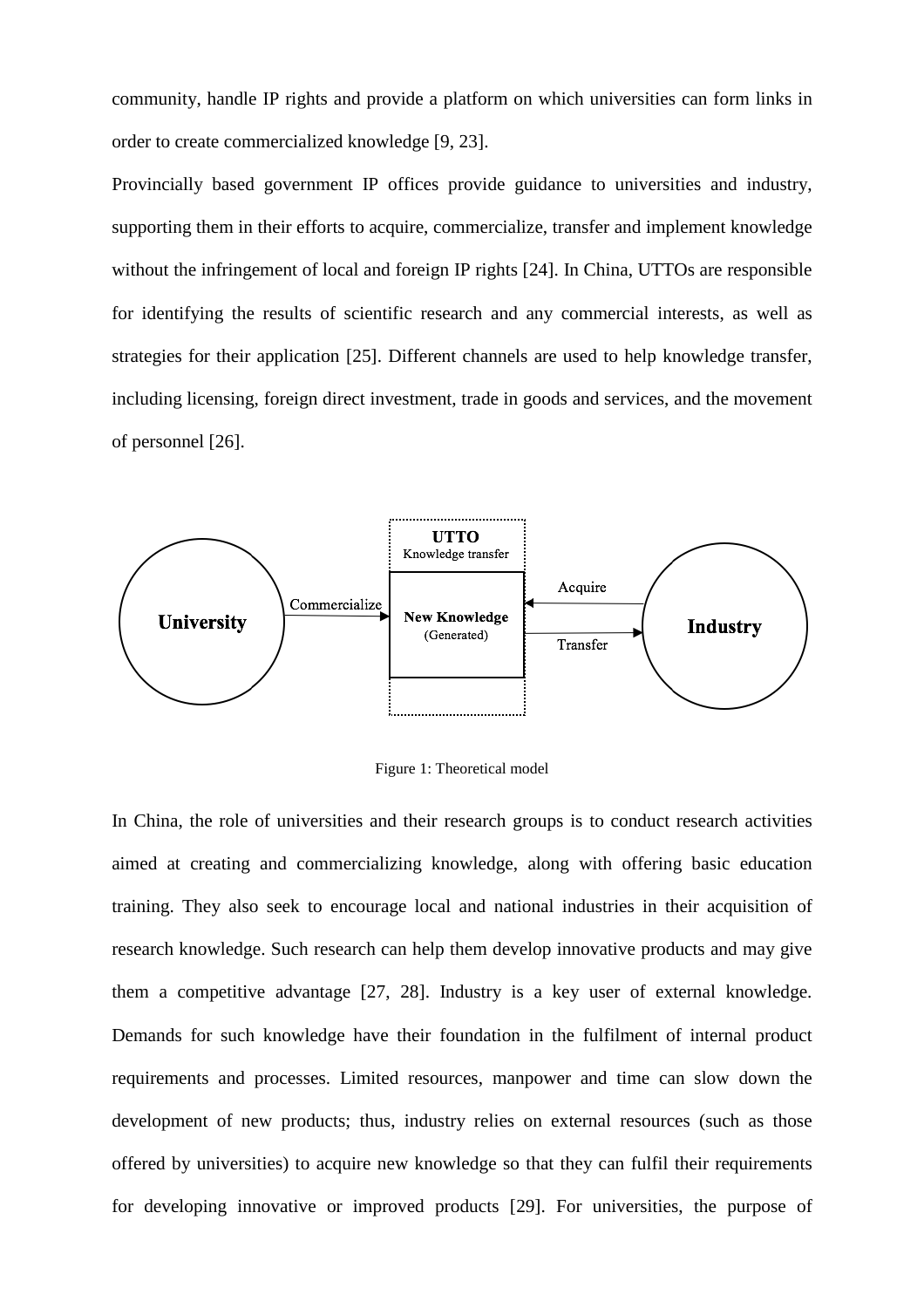collaboration is to gain more funding, whilst for industry, the aim is to achieve a competitive advantage. Both universities and industry have mutual benefits, namely to improve their infrastructure, techniques and reputation [30]. The role of knowledge transfer is to enhance the capabilities of universities and industry. Universities also have internal rules and procedures for the commercialization of academic research [31]. UTTOs help to connect both universities and industry through face-to-face communication to: exchange ideas, promote cooperation, and facilitate the transfer of knowledge. Universities have the relevant knowledge and industry has the capacity to absorb that knowledge [31-33].

### **3. METHODOLOGY**

# *3.1 General research background*

We chose to use a qualitative case study approach so that we could study knowledge and technology transfer in a natural setting and thus gain a more in-depth understanding of the routine procedures involved [34, 35]. Qualitative research enables academics to participate in on-site communication with interviewees and systematically gather interpreted data through face-to-face formal or informal dialogues [36-39]. We chose to conduct semi-structured, face-to-face interviews with technology transfer experts from UTTOs involved in routine knowledge transfer procedures.

# *3.2 Sample of research*

The sample selection strategy for our study was purposeful sampling. This is an efficient approach which helps research scholars to select the most productive samples and gather data that is relevant to the research topic [39]. To this end, we were granted permission to conduct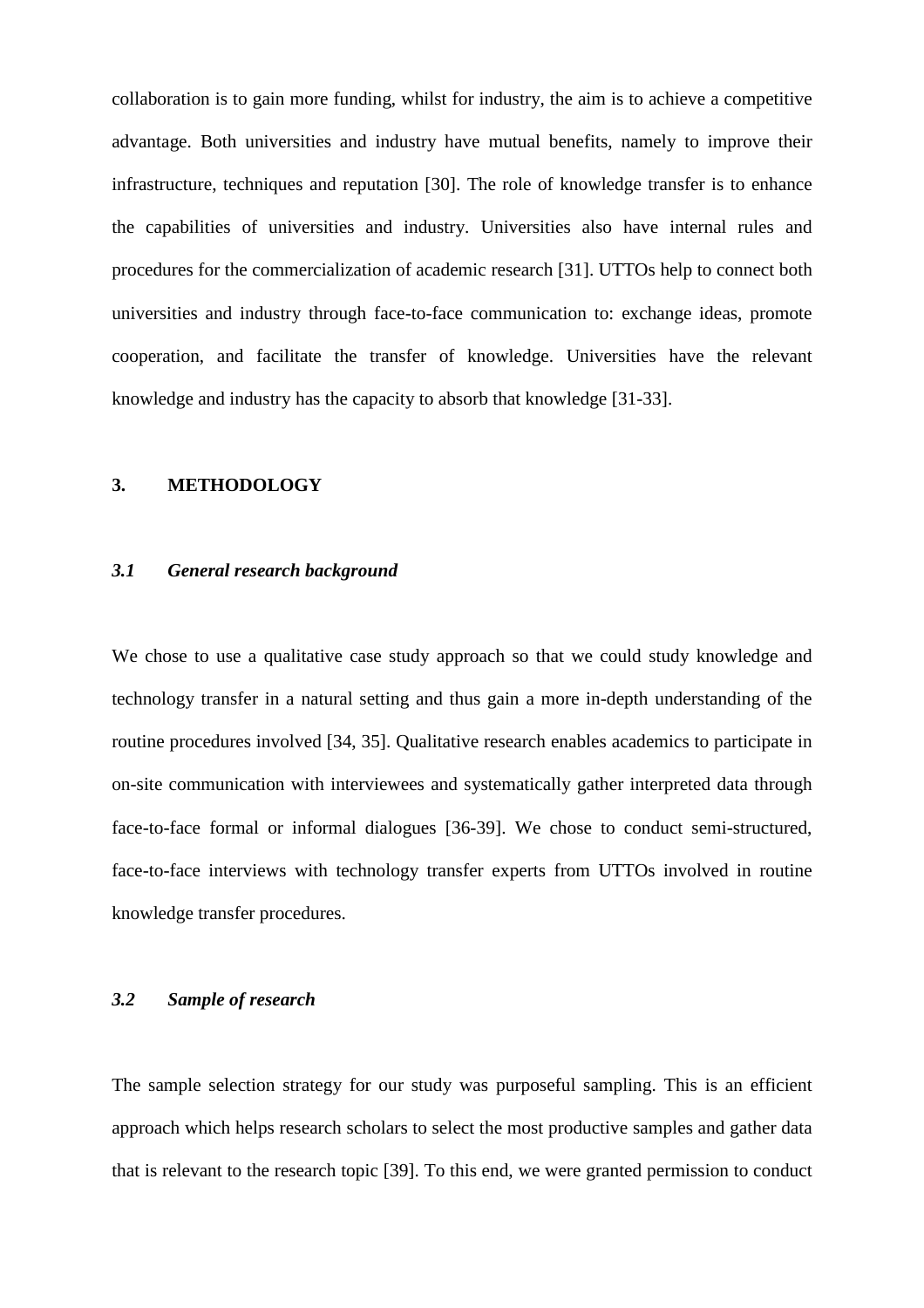interviews by the necessary authorities. We then conducted thirty-five interviews with experts in UTTOs who have the relevant skills and experience of applying generated knowledge and the transfer process.

# *3.3 Designed questionnaires*

We designed a list of interview questions based on *knowledge transfer – a process model* Liyanage et al. [40] (see Figure 2). Questions were related to awareness, acquisition, transformation, association, and the application of generated knowledge from universities to industry. We also asked questions related to feedback from universities and industry after the transfer of generated knowledge by UTTOs.

In the main, a case study approach tends to focus on the "how" and "why" in interview questions [35]. Our interview questions allowed us to explore the process of knowledge identification in patent licensing (through university research groups) as well as the application of knowledge in industry.

#### *3.4 Data Analysis, validity and reliability*

Face-to-face, semi-structured interviews with technology transfer experts were recorded and transcribed into verbatim text and then analyzed using a knowledge transfer model, i.e., a process model [40] (see figure 2). According to Liyanage et al. [40, 41], knowledge transfer is based on six core phases: 1) *Awareness*, 2) *Acquisition*, 3) *Transformation*, 4) *Association*, 5) *Application*, and 6) *Feedback*. Similarities between Chinese and Western technology transfer offices and their processes are based on the return on invention investment, IP protection, knowledge generation, evaluation, and the transfer of knowledge for commercial purposes [14]. The first step in knowledge transfer is "*awareness*", whereby appropriate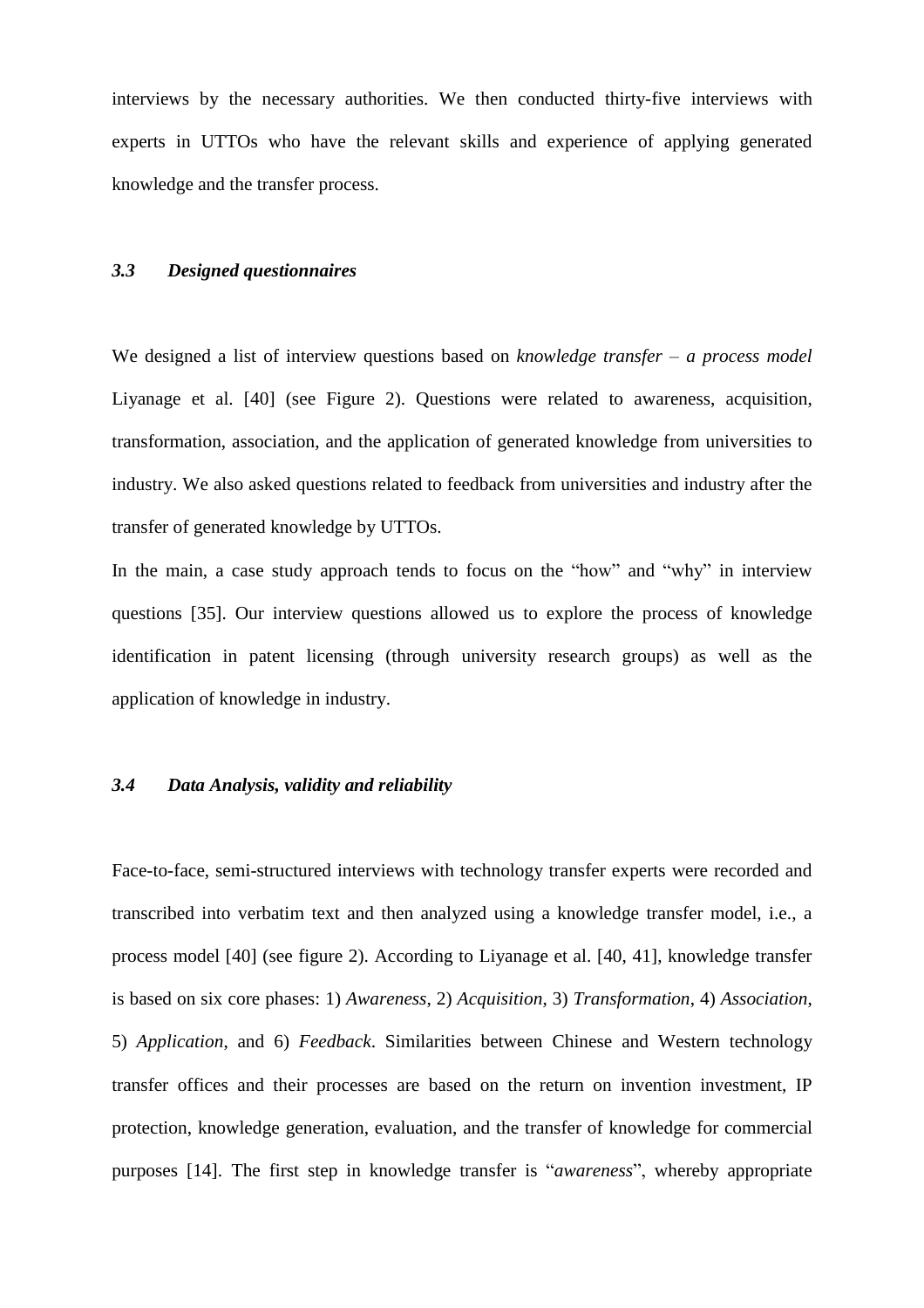knowledge is identified. The "*acquisition"* phase follows, where a receiving organization (industry) has the capabilities to identify their internal requirements but first needs to acquire generated knowledge from external sources. To fulfil their needs, both the source of knowledge (universities) and the receiver (industry) must be willing to share and absorb knowledge. The "*transformation*" process helps producers (i.e., universities and their research groups) to convert their knowledge into a form that can be used by receiving organizations to produce or improve on existing knowledge and enhance capabilities. For this, university research groups must submit their application along with research results to UTTOs in order to acquire intellectual property rights (IPR) in the form of patents from government IP departments. After being granted a patent or IPR, university research groups can then transfer their generated results to industry. "*Association*" facilitates receivers (i.e., industry) to identify the key benefits of commercialized knowledge generated by external sources so that they can implement it in their existing system, fulfil their internal requirements and enhance their capabilities. The "*application*" process enables industry to implement and use knowledge to improve existing products or produce new ones and enhance their development capabilities. Afterwards, the receivers (industry) give feedback about their experience of technology transfer, the link between universities and industry and any benefits accrued are maintained.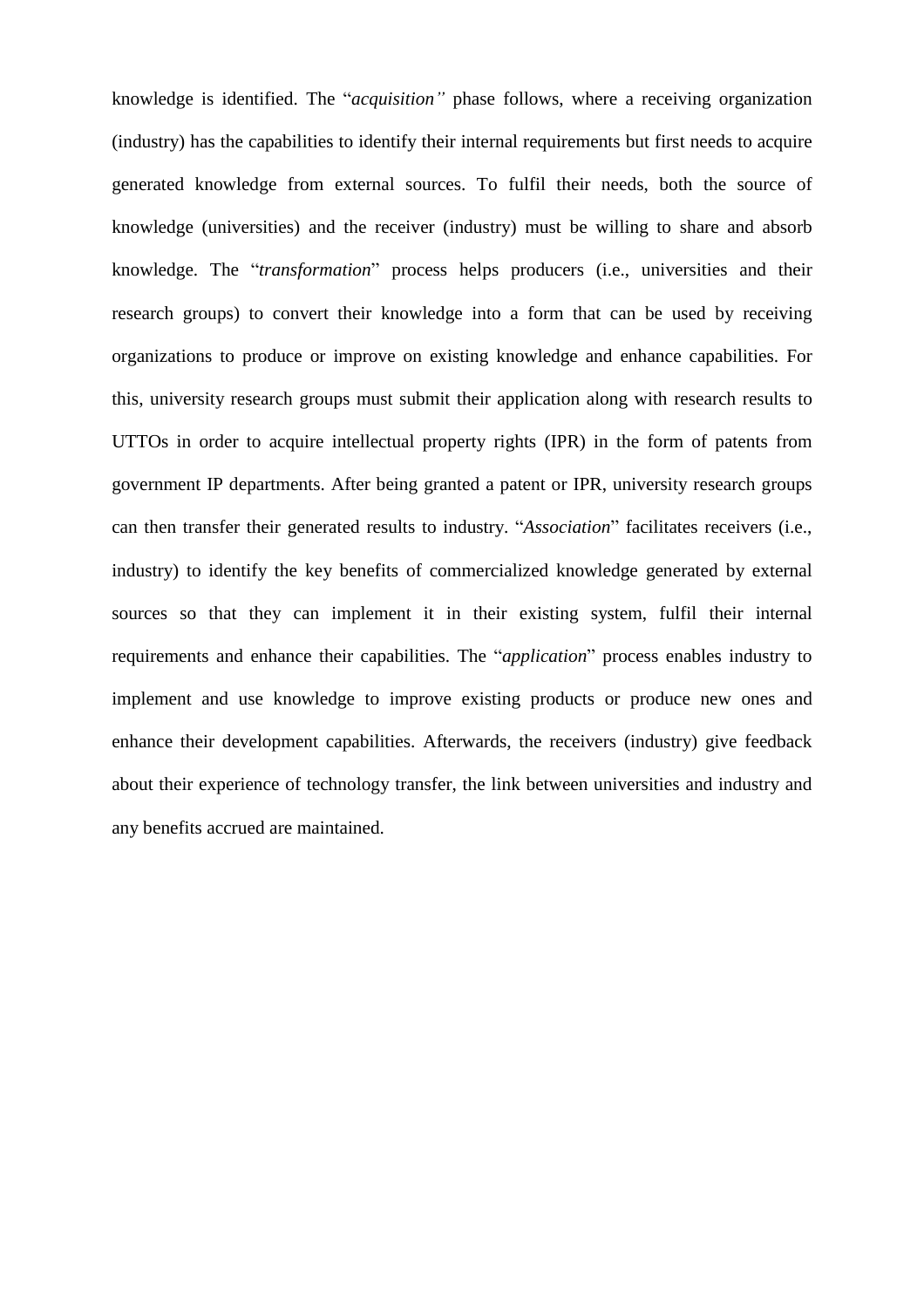

Figure 2: Conceptual framework [40]

To ensure the validity and reliability of collected data, it is important to review the existing literature and carry out interviews. These sources of data help to avoid research errors as well as bias [42]. Thus, we used transcribed recorded interviews and also online data featured on national and provincial government IP websites such as (www.sipo.gov.cn and www.ahipo.gov.cn). These websites gave us both government policies and annual reports related to IP rights.

# **4. RESULTS**

For our qualitative case study, we conducted semi-structured, face-to-face interviews with thirty-five individual technology transfer experts, including Directors and Managers from UTTOs located in the capital city of Anhui province between the start of April the middle of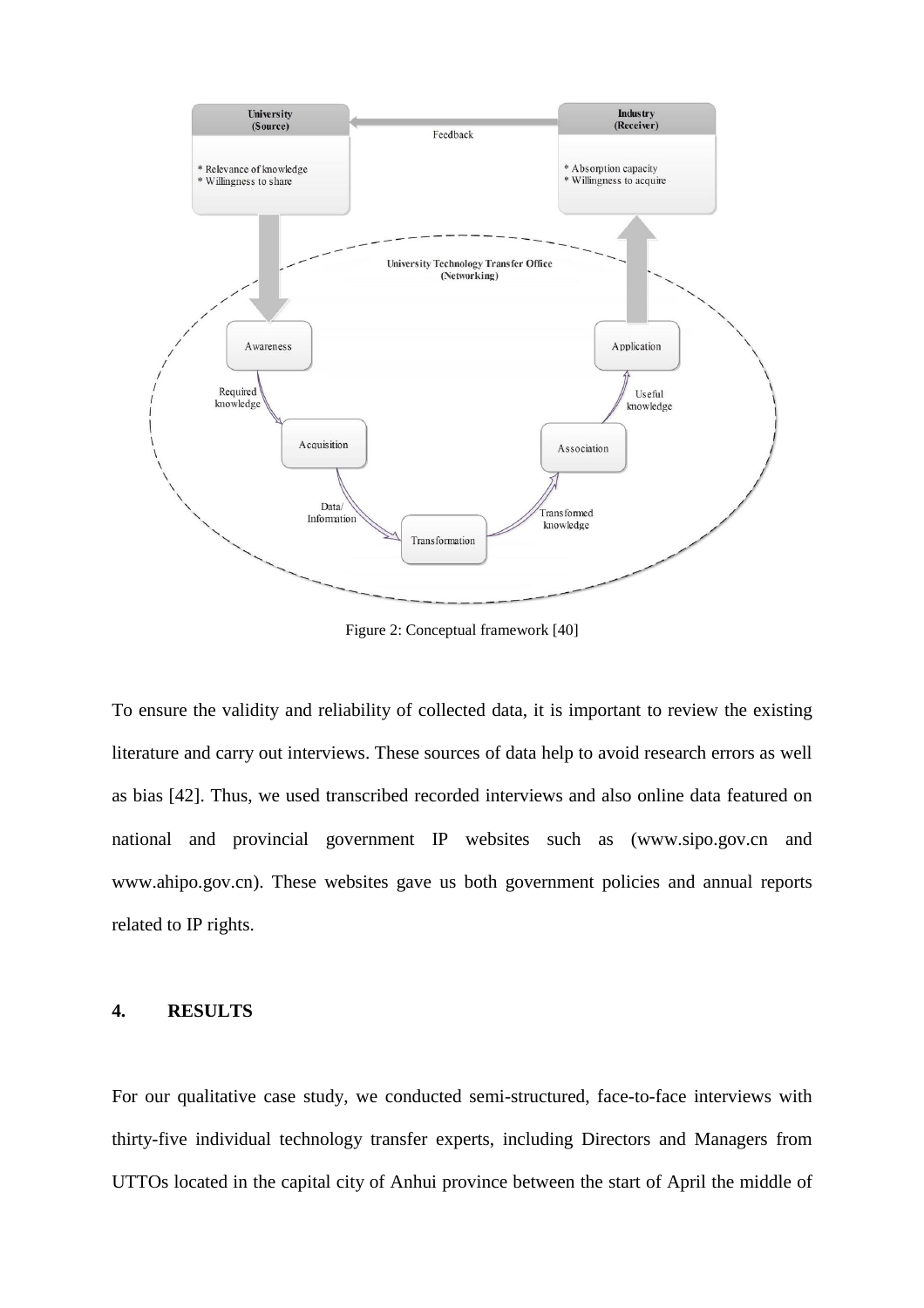August 2017. Each interview lasted for less than one hour. During the interviews, we asked different questions related to awareness, knowledge acquisition, transformation, and association, as well as the application of knowledge and feedback. Our questions were in line with those put forward by Liyanage et al. [40].

Below, we describe six different categories. We begin each category with a definition, followed by quotes from interviewees and a more in-depth explanation. We finish each section with a summary.

#### *4.1 Awareness*

The knowledge transfer process begins with *awareness.* Source organizations initiate the knowledge transfer process for receiving organizations "*by identifying new research fields, including academic research trends, and industrial requirements in their respective region*". To do this, academics and their research groups "*attend local and international academic research conferences, symposiums, government and official industrial meetings, and read and publish research articles*". To "*identify the worth of university scientific research results and search potential users*", UTTOs analyzes their "*appropriateness and market value*". Newly generated knowledge can only be protected by IPR law in the form of patent licensing. For patent licensing, "*university research groups must visit UTTOs with* a *new idea such as scientific research topic or scientific research results*". They discuss with "*TTO experts the appropriateness and its market value*". According to TTO experts, "*before the start of any patent application process, new ideas or research results are analyzed to determine whether or not they are innovative and original*". Experts in UTTOs involved check the "*market value in term of cost and profit and also suitable users*". After discussion with the university, "*TTO experts prepare a business plan for a patent license and technology transfer*". University research groups "*only focus on the scientific research and their results"*; thus, they are not familiar with "*business development plans and legal processes*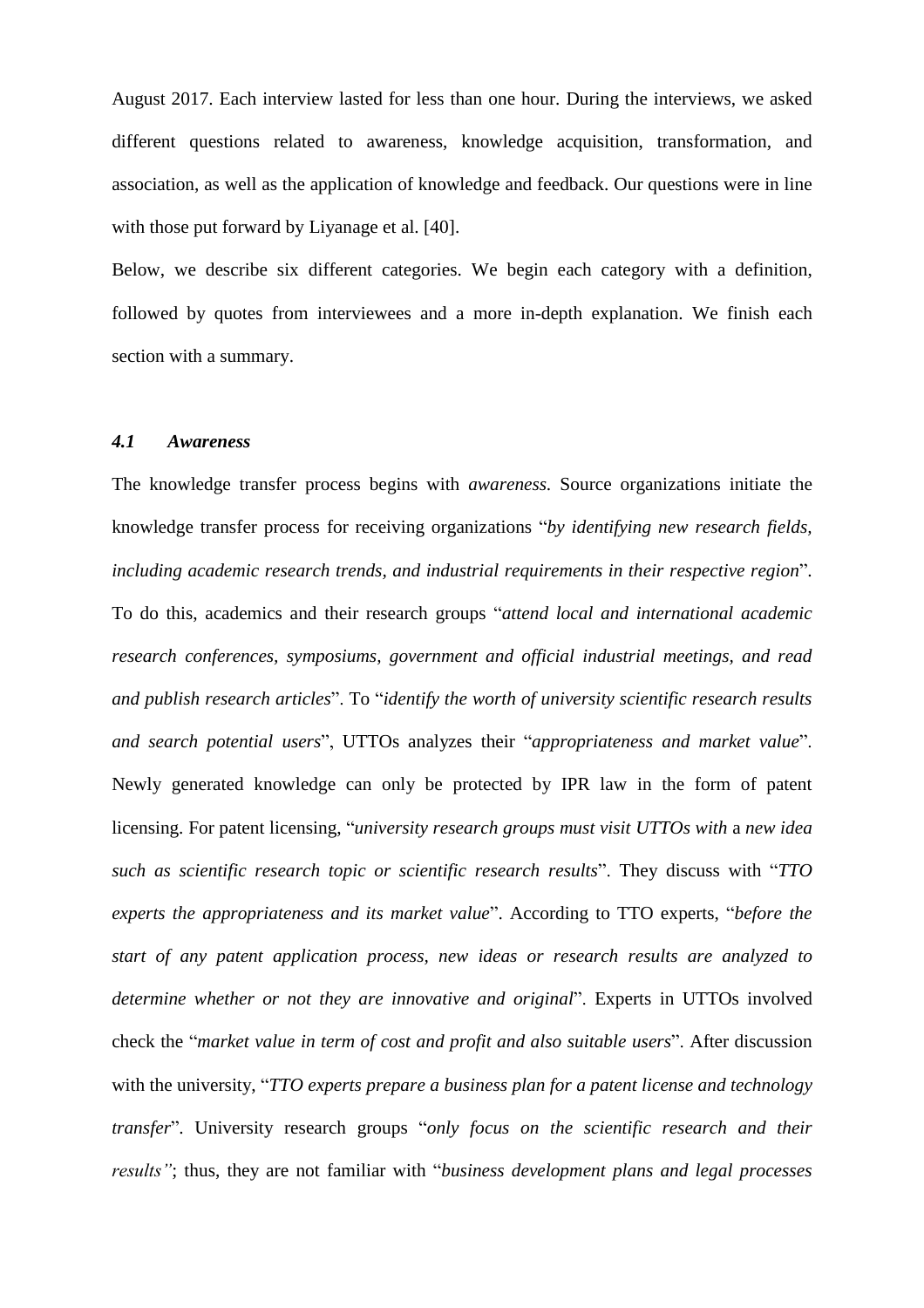*such as intellectual property law and technology transfer*". UTTO offices have teams of experts with "*practical skills, as well as experience related to business and law*". They are already in regular contact with local government and industry in their respective region and, consequently, are aware of industrial requirements and the latest market trends for technology, as well as government policies. In the main, TTO experts "*gain an awareness of newly generated knowledge through official meetings, seminars, and forums with university professors*". They also identify requirements by attending relevant "*meetings, activities, seminars, and forums arranged by government and industry*". These kinds of activities provide a platform on which UTTOs can identify industrial requirements, universitygenerated research results, government policies related to economic and law. They can also build relationships with all stakeholders such as universities, industry and government.

# *4.2 Acquisition*

During the acquisition process, industry (i.e., the receiving organization) first identifies their internal requirements through "*their short- and long-term business development plan, problem identification during product development, and knowledge of customer requirements and market technology trends*". Once identified, industry can fulfil these internal requirements by adopting innovative product development using external sources such as universities. Industry then contacts UTTOs to help them source external knowledge from such organizations as universities. In this way, by seeking a reliable, suitable and long term partnership with universities, industry can acquire new knowledge for the development of new or existing products with minimal effort and resources. Industry and UTTOs "*maintain contact through emails, telephonic calls, and meetings*". Industrial experts also seek "*information about university experts and their fields of expertise, study research results in published papers and ongoing research projects, and identify skilled research teams through university websites, academic journals and published conference papers, and government-*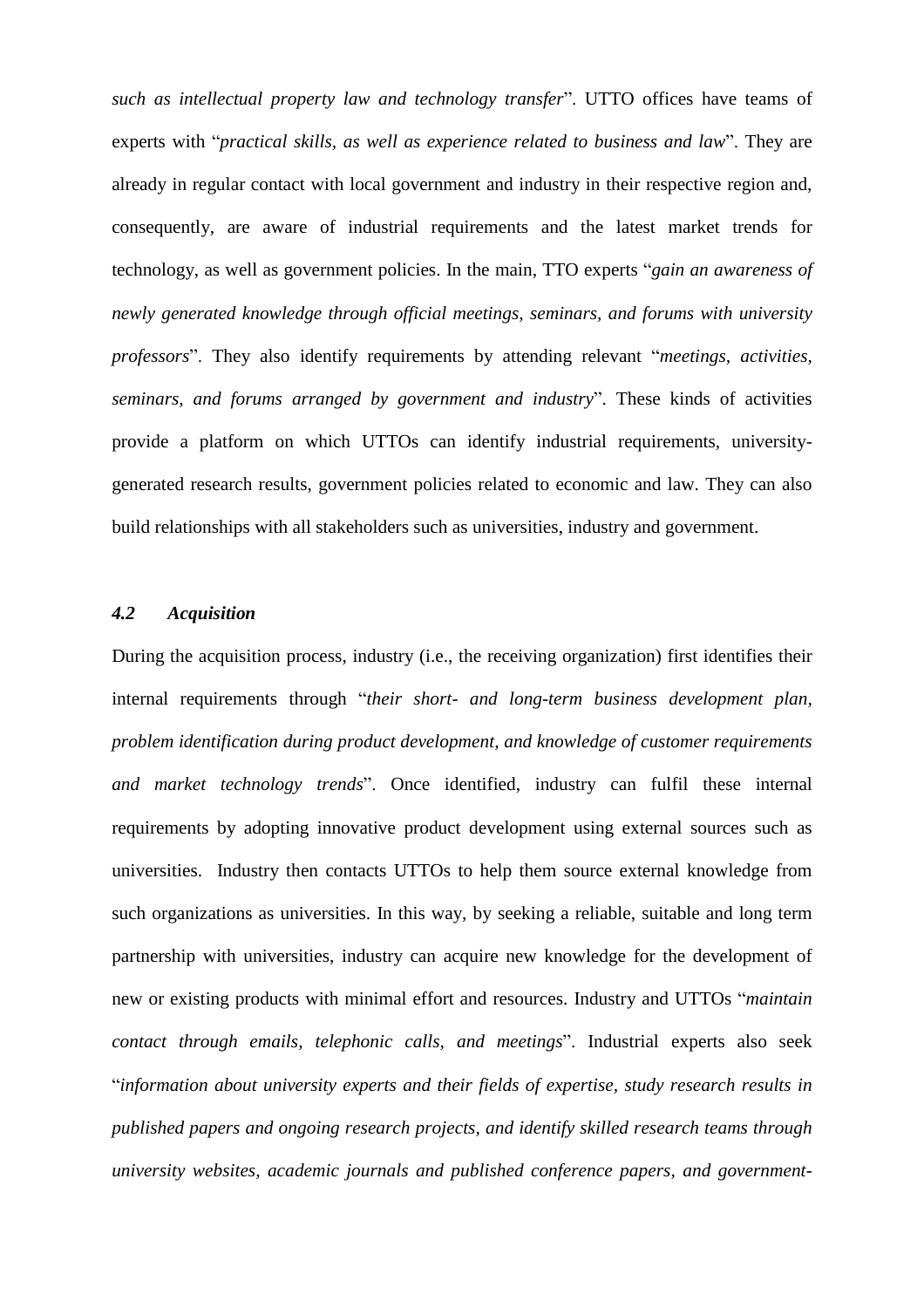*arranged official forums and expos*". UTTOs have their own links with "*academics in universities and research groups through academic meetings and activities*", giving them access to information about their ongoing research and latest results. UTTOs arrange "*meetings and invite both university research groups and industry representatives to share their requirements and results with each other*". Successful negotiations between both parties (universities and industry), "*result in the signing of contracts or agreements for the acquisition and transfer of generated knowledge from producers (universities) to receivers (industry)*".

# *4.3 Transformation*

The transformation process begins after the acquisition process, and helps producers (universities) to convert their research results into a useful form. For example, as part of this process, a university academic may contact his or her university TTO to seek technical support in terms of patent licensing. The UTTO then arranges meetings with the academic and performs an analysis of their "*research results*" for analysis. The analysis considers the results in terms of "*novelty*" and "*market value*". The university academic and UTTO experts then "*discuss and prepare a business plan*". According to TTO experts, "*the transformation of generated knowledge is based on research topic, research and development, the formation of scientific research, technology transfer, and the whole process of industrialization*". A UTTO office's responsibility is to "*perform standard procedures such as check the application along with given results*". The transformation of new knowledge takes place through "*patent application, a business plan, and detailed documents of research results (including all technical details and experimental data)*". After carefully reviewing the patent application, the UTTO office finds a government-authorized agent who is responsible for handling patent applications. The agent checks "*the application in detail, together with the attached documents in accordance with law*". They then submit an application to the State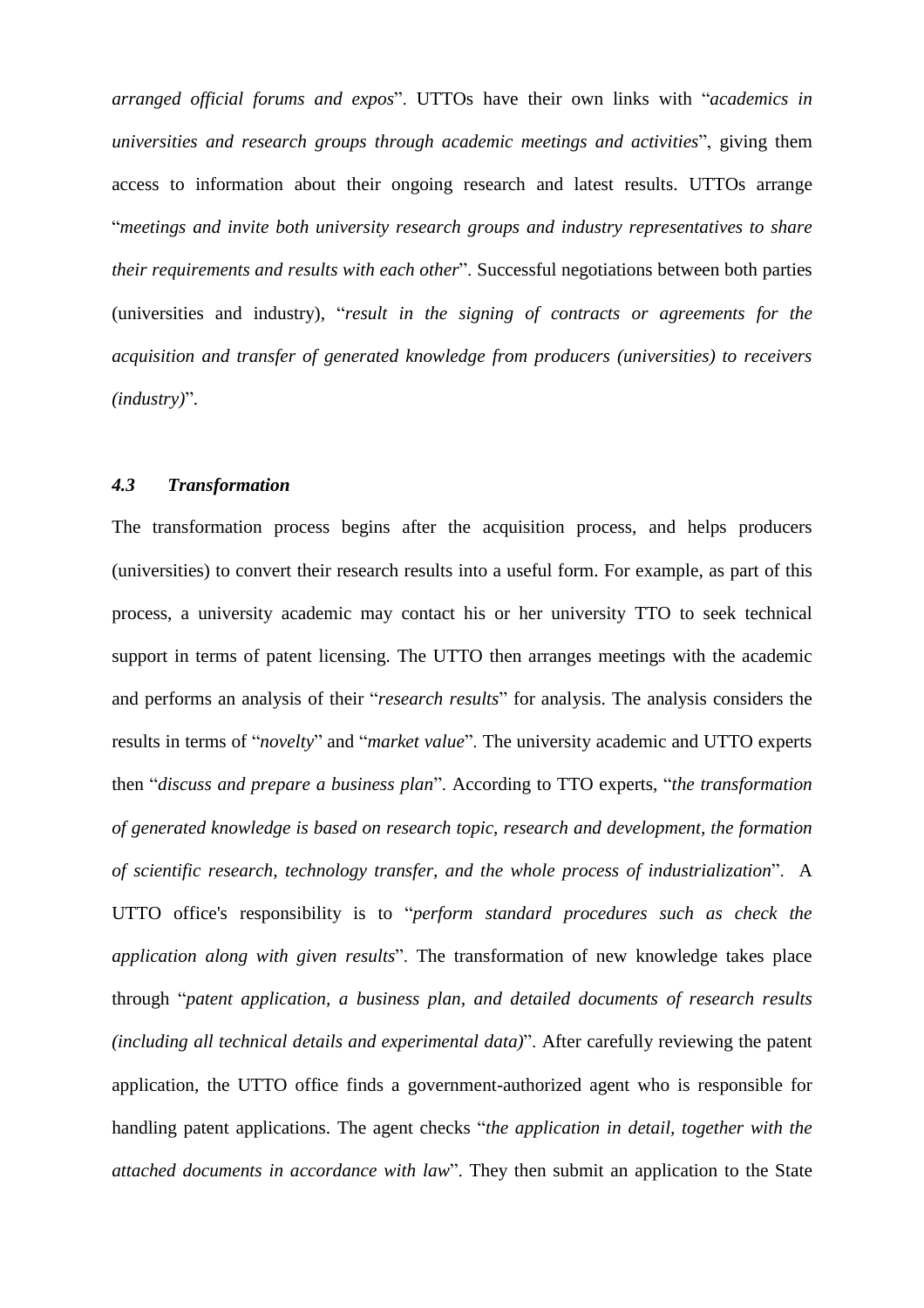Intellectual Property Office (SIPO) for the issuance of a patent. After a successful evaluation of the application by SIPO, "*a patent licensing is granted to that university and the academic is eligible to transfer their knowledge through technology transfer with industry*".

# *4.4 Association*

The process of knowledge association enables receiving organizations (industry) to identify the benefits of acquiring knowledge in the form of a patent from producers, both before and after implementing that knowledge. Industry's motivation for acquiring new knowledge from external sources "*in the form of patents is to fulfil their internal needs and thus enhance their innovative product development capabilities*". After the signing of a contract in which "*universities and a particular company agree to collaborate and engage in the knowledge transfer process*", the UTTO office "*starts the patent application process*". Once SIPO has agreed to issue a patent, the UTTO office invites both parties to discuss the knowledge transfer process in accordance with the signed contract. The contract clearly mentions the: "*definition and scope of technology, amount, payment and effective date, rights and liability*". During the association of "*research results, members of the university research group give training to the industrial technical staff through workshops and short-term training courses, so that they can apply a university research results to existing industrial systems*". Sometimes, industry hires "*third party organizations to issue certificates to verify the validity of research results or technology in an existing industrial system*".

#### *4.5 Application*

During the application process, receiving organizations implement new knowledge into their existing systems, enabling them to enhance their product development capabilities in terms of introducing new products or improving those that already exist. Before the application process, industrial experts examine and authenticate research results by applying them in the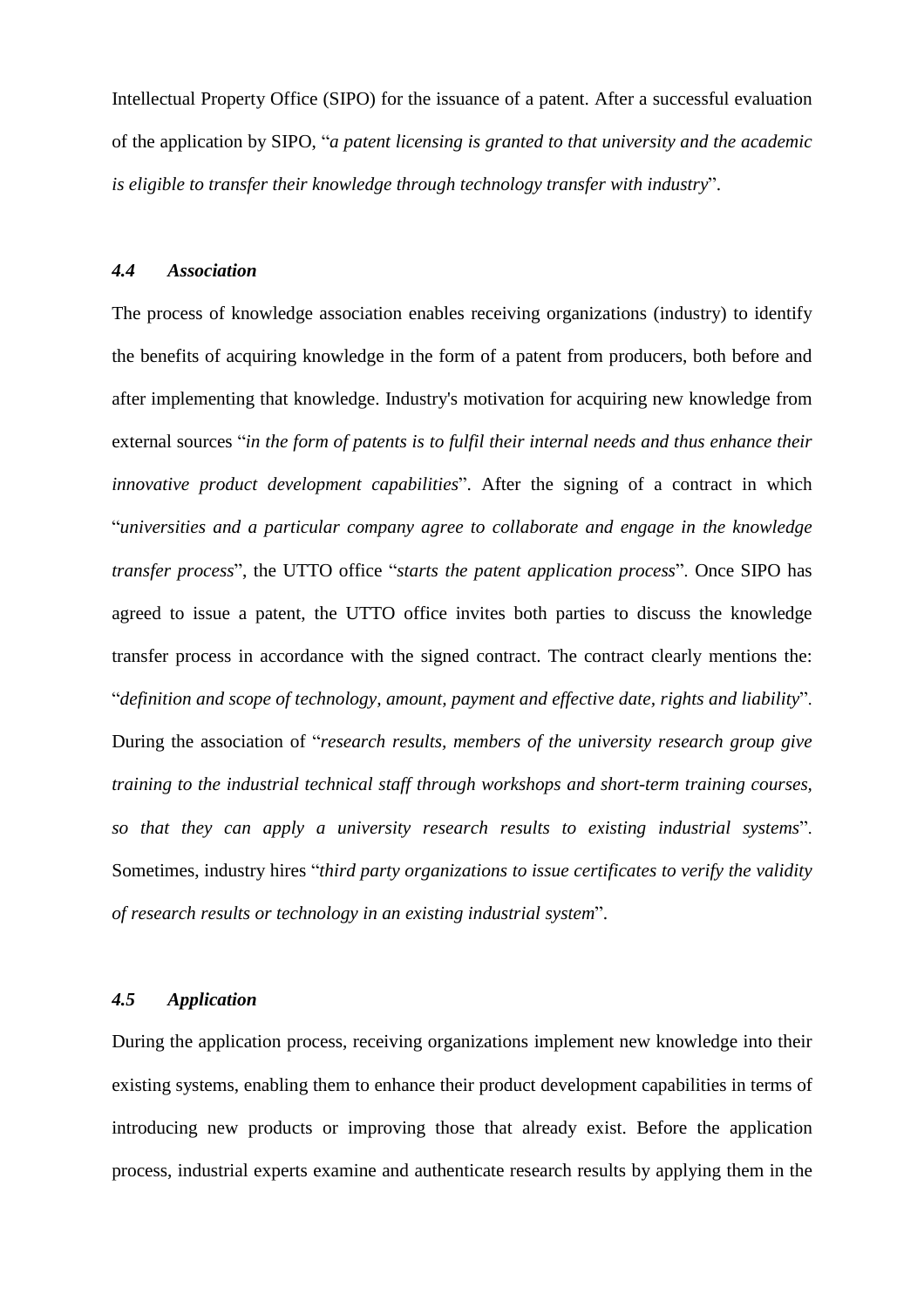real environment. Once the verification certificate has been issued, and after completion of technical staff training by university academics and research groups, receiving organizations fully implement the acquired knowledge into their existing systems in order "*to fulfill their innovative product development needs and also the product requirements of customers*".

#### *4.6 Feedback*

Feedback is based on dialogue between producers and receiving organizations during the acquisition and transfer of knowledge. Such dialogue is carried out using formal or informal platforms, such as "*UTTOs, industrial or academic seminars, industrial meetings organized by local government, and industrial expos"*. These platforms help them to identify any research and also present their research results. Here, government and UTTOs act as a bridge between universities and industry. From creating awareness to the application of generated knowledge, UTTOs play a central role. After successful knowledge transfer and integration, the receiving organization gives feedback to the producer. Feedback helps both parties to remain in contact during the collaboration process so that they can continue to fulfil each other's needs.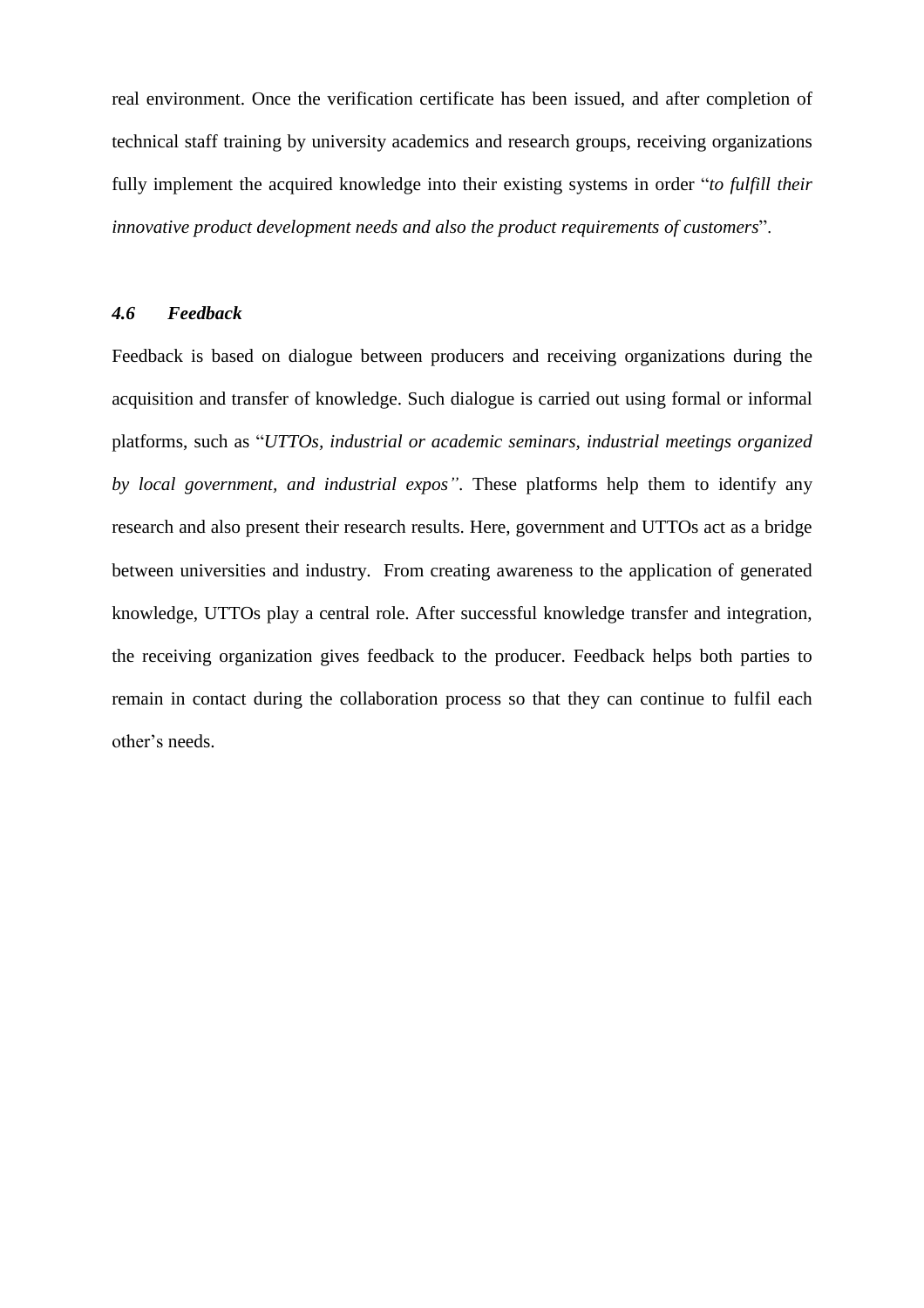

Figure 3: The knowledge transfer process — from university research group to industry

## **5. DISCUSSION**

In this section, we discuss how the knowledge transfer process begins with awareness in universities and their research groups and is completed when generated knowledge is used in industry and feedback has been given. In order to answer our research question, we arranged face-to-face interviews with technology transfer experts, because they are involved in the knowledge transfer process. During these sessions, technology transfer experts gave detailed information about the process of knowledge transfer from universities and their research groups to industry in China in general and, specifically, Anhui province.

In China, most university academics and research groups are not familiar with the potential market value of their research results. Awareness is the result of knowledge use [43]. Thus, university academics and members of research groups attend local and international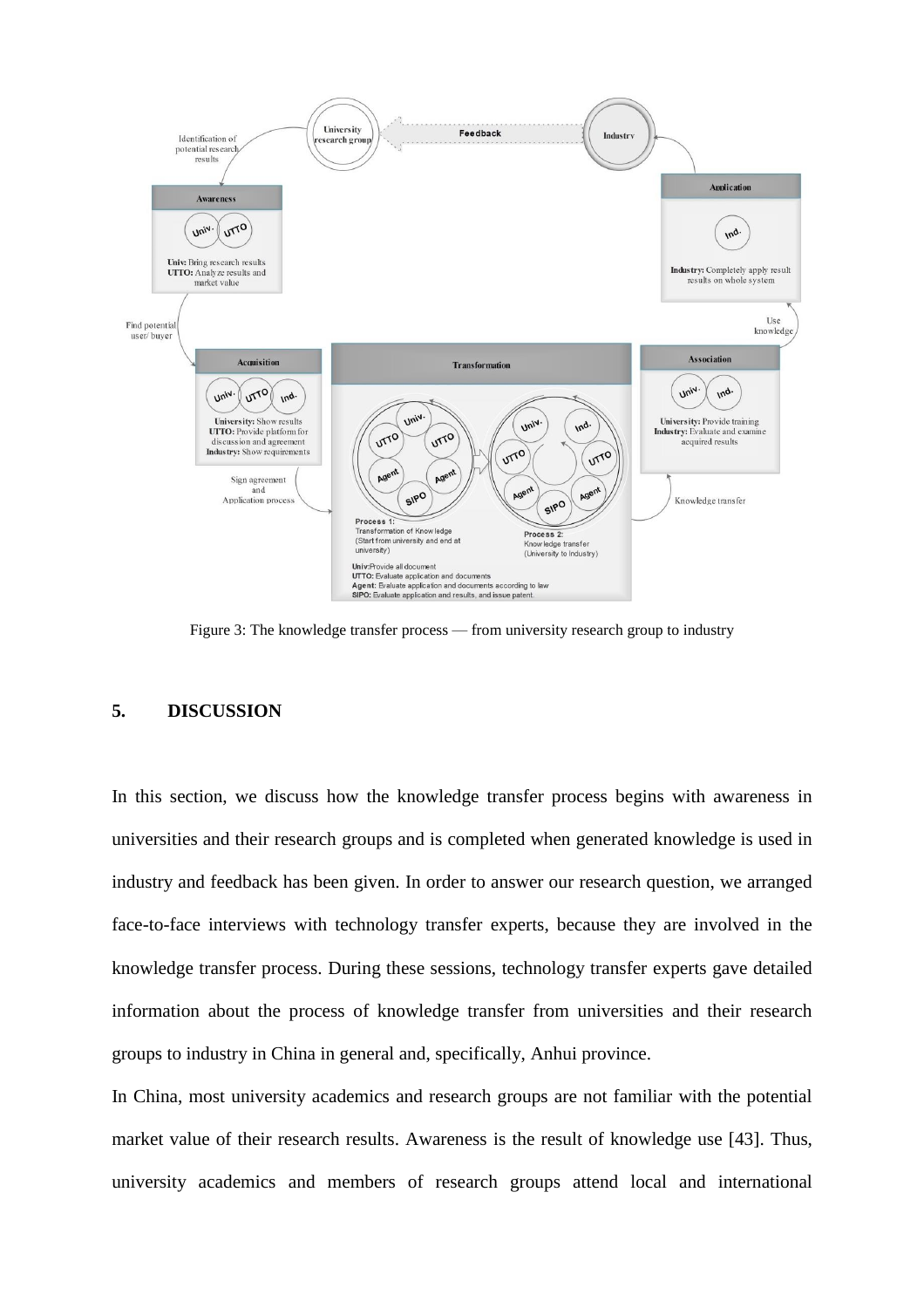conferences, and seminars organized by government and industry to gain awareness about the latest fields of research, current and future government policies relating to research and development, and any industrial requirements. After the acquisition of information about market research trends, academics and research groups bring their research results to their local UTTOs. They discuss their research outcomes with the TTO experts in order to validate their research results and evaluate their market value in terms of cost and return and also find a potential user or buyer. After review, UTTO offices help design a business research plan.

Universities want to financially support their own research through technology transfer activities and the commercialization of generated research results [44]. To bring this about, academics attend seminars, conferences, and forums organised by local government departments, UTTOs, and industrial R&D departments. The stakeholders present their results, and consider market demands, future development plans, and policies related to social, economic and research development. In order that everyone can understand each other's requirements and enhance cooperation, short-term or long-term agreements are signed. The basic components of these contracts are: definition of the technology, type, price, mode of payment, and liability. Direct university-industry knowledge transfer is dominant [45]. Here, universities have the relevant skills and generated knowledge, whilst industry has the absorption capacity and UTTOs can offer services such as technology bridging, and government links. An example of university-industry technology transfer through UTTOs is the cancer-related biological medicine patent transferred by a UTTO in Anhui province to the Anhui Fengyuan Pharmaceutical Limited (Stock: 000153) in 2015, valued at 100 million RMB. In the same year, another patent for cancer-related biological medicine was transferred to a public company, Anhui BBCA Pharmaceutical.

Thus, universities create scientific knowledge and its ontology is that it is based on codified knowledge in the form of a patent or publications [45]. UTTOs help university research groups to protect their generated knowledge through intellectual property (IP) law. In the US,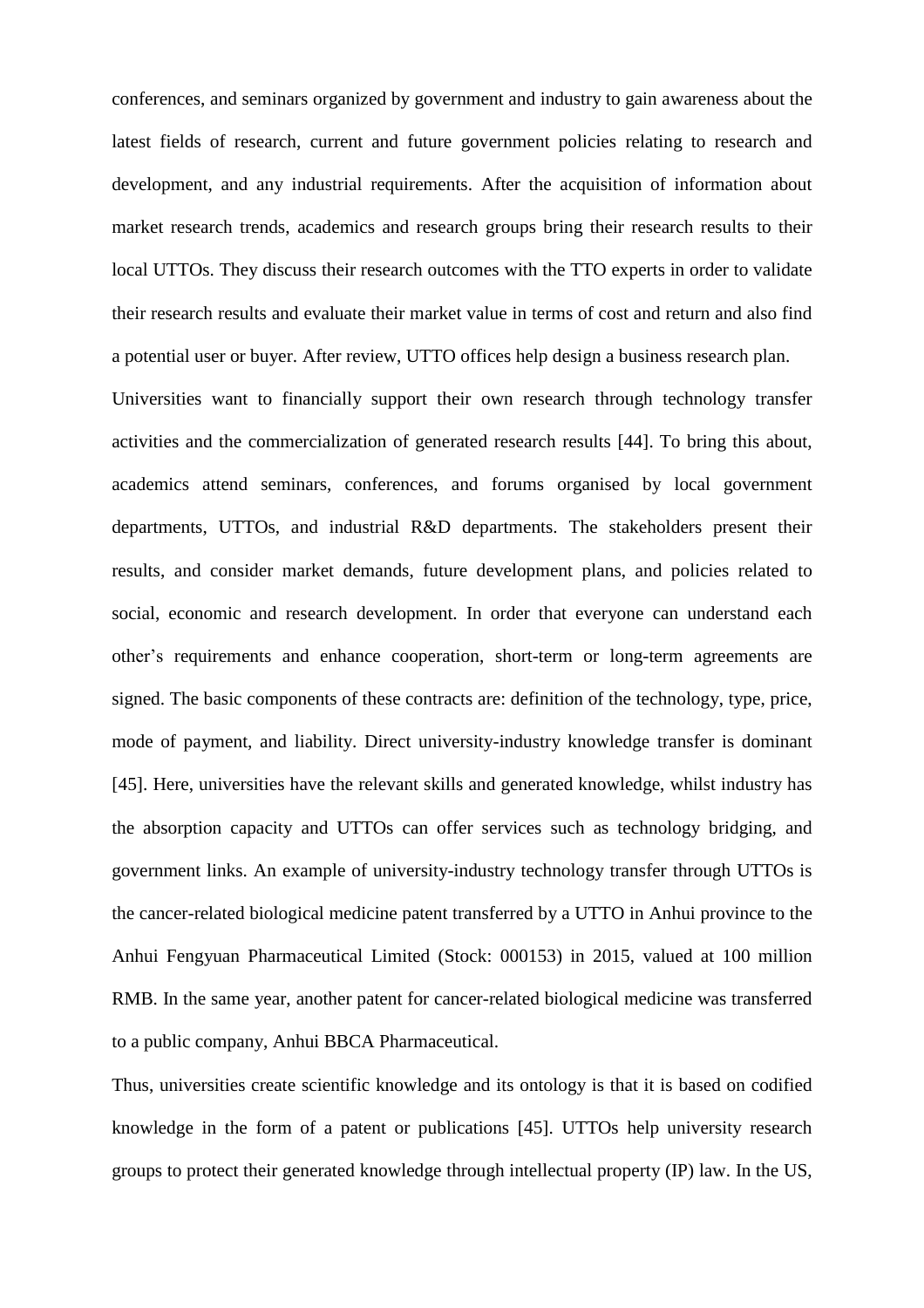73% of papers cited in industry patents have been published by university research groups [24]. In China, UTTO offices help university academics and their research group to prepare patent applications. Experts thoroughly review applications and any attached documents in accordance with their standard procedure and IP law. If applications meet the basic requirements in terms of the law and application checklists, UTTOs find suitable agents within in their region or further afield. The responsibilities of agents are to review applications and documents in accordance with SIPO rules and regulations and Chinese IPR law. An agent is an authorized firm (such as DeHeng Intellectual Property Law, and Beijing-Sino Tech Patent Agent Ltd), who can pursue patent applications. UTTOs do not charge universities an application fee for filling patent applications, although they do pay 3,000 to 5,000 RMB to agents from any generated university revenue. Agents submit applications to SIPO either online or by mail. SIPO experts thoroughly review each application dossier whether or not it is complete. If complete, then a list of anonymous experts is assigned to the evaluation of attached research results in accordance with standard procedure and law. After the successful evaluation of results, permission is granted for the issuance of a patent. During 2016, some 2,415,463 patent applications were filed with SIPO, including 131,807 applications from Anhui province [3, 46].

The actual owners of generated knowledge are university academics or research groups; however, in essence, this knowledge belongs to both universities and the nation. SIPO informs agents about their decision either online or by mail. Agents then forward patents and related documents to UTTOs. University can then commercialize their results through knowledge transfer to any interested parties, i.e., industry. Industry needs new knowledge for the development of innovative products [27, 47]. With contracts already in place, universities again submit applications to SIPO through UTTOs in order to transfer IP rights to industry. Knowledge resources enhance the capabilities of university and industry through the generation and transfer of knowledge taking into account standard university rules and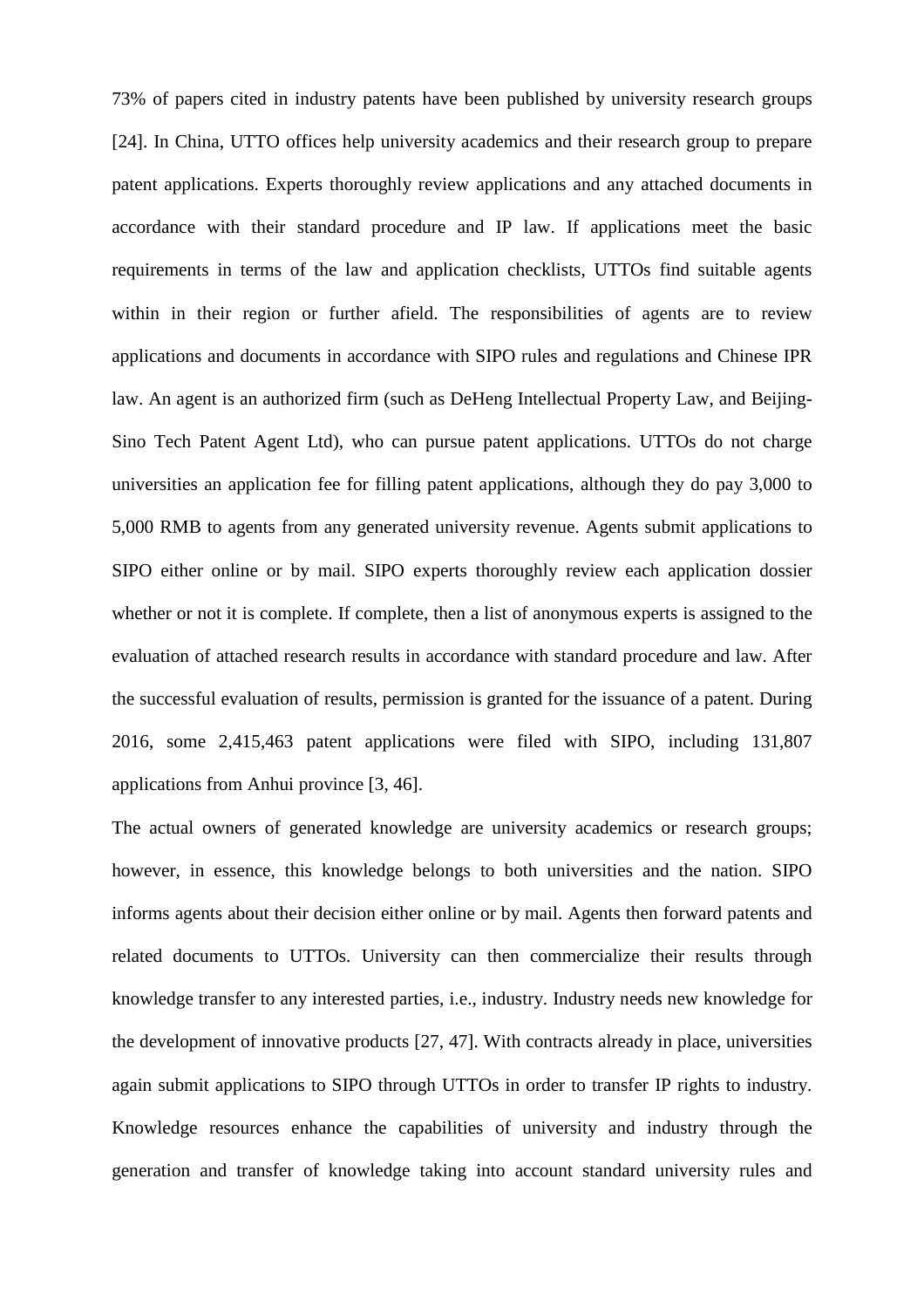regulations [31, 48]. Meanwhile, industry integrates university research results into their real environment for authentication and examination purposes. Once successfully executed and authenticated, university research groups are then responsible for arranging workshops and training for technical staff in industry who are responsible for maintaining the production line. Successful association and training facilitates the application of acquired knowledge into existing industrial systems in order to gain benefits in the form of innovative product development or the improvement of existing products and systems.

After the successful completion of all processes, feedback is given by industry about implementation. The exchange of ideas and the enhancement of cooperation helps industry to identify absorption capacity, and create further university-industry links [31-33]. Feedback facilitates both parties to further enhance collaboration. In addition, UTTOs are encouraged to engage with university research groups and industry to generate and transfer knowledge. Regional governments may also choose to reform their economic, social and research development policies to promote education, research, business, technology transfer, and innovation.

#### **6. CONCLUSION**

In conclusion, in China, universities and their research groups dominate in the generation and commercialization of research results, with UTTOs acting as technology bridges between the two parties, as well as providing legal and business services. In China, both central and provincial government intellectual property offices make policies and guidelines available to UTTOs. Thus, UTTOs: **(a)** follow government's IP guidelines and support stakeholders such as universities and industry in terms of their awareness of the potential for the commercialization of research results; **(b)** make sure the rights of both producers and users of knowledge are protected; **(c)** provide a platform for university research groups on which they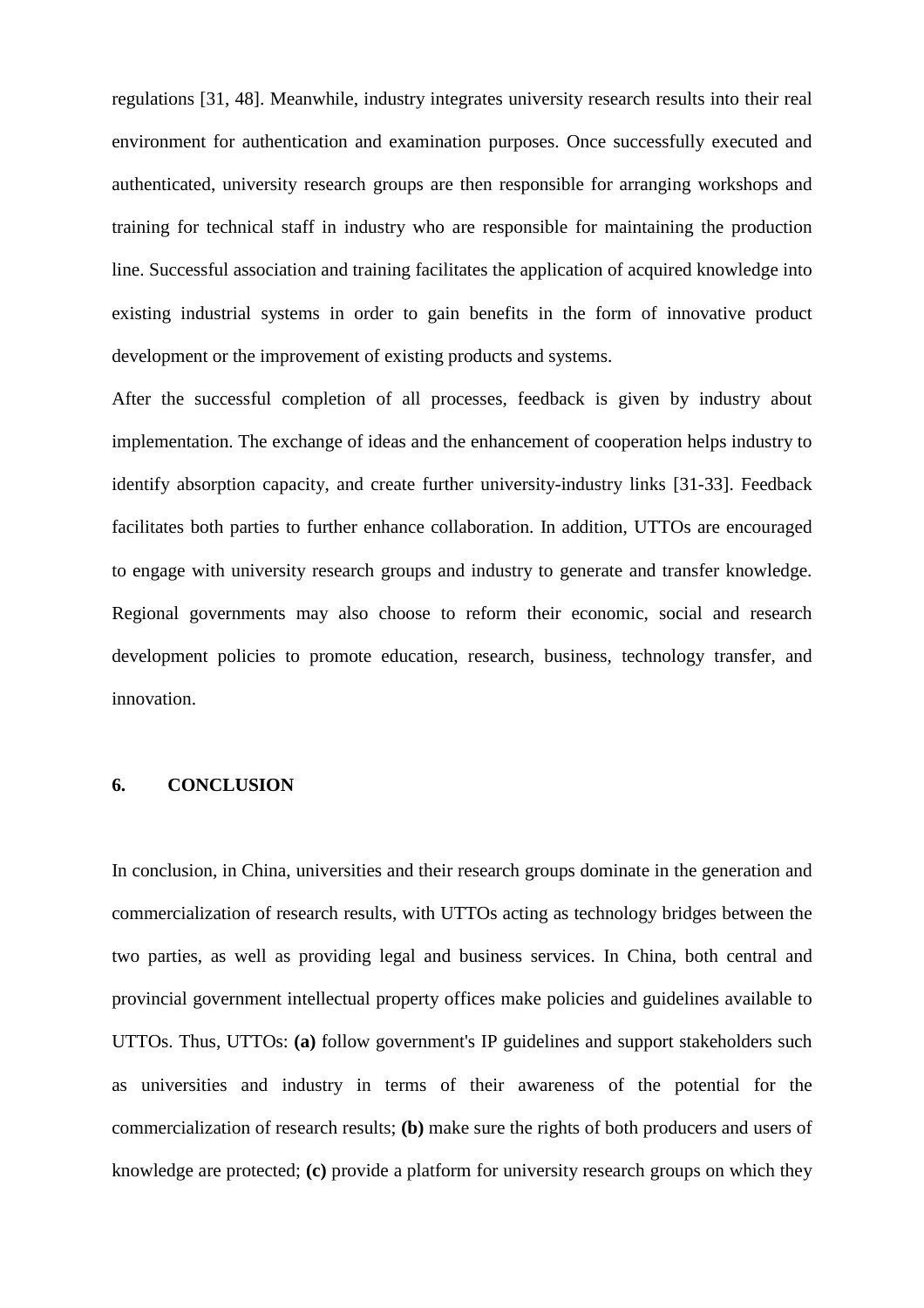can share their results with industry; **(d)** identify internal product development requirements in industry and select the university research results that best fulfil their innovative product development requirements; **(e)** secure research results in accordance with Chinese government rules and regulations, and local and foreign laws, and find suitable industrial partners to enable the transfer of knowledge within their respective region. This research contributes to a greater understanding of Chinese and international research into the Chinese technology transfer process.

# **6.1. Limitation and future study**

The limitation of this study is that we focused on only one province in China. Furthermore, all the interviewees were from UTTOs based in Anhui's capital city, Hefei. For data collection, we first sought permission for interviews and then arranged for them to take place. The organization of face-to-face interviews with Chinese UTTO officials was not an easy task, because some of them were not fluent in English and others had busy official schedules. During the interview sessions, we engaged the assistance of a language translator in case of any misunderstanding of the English language.

This study will help future researchers to compare developed and developing regions of China on the basis of technology transfer. For further study, it would also be helpful to carry out empirical research to explore in-depth information about influencing factors on the Chinese knowledge transfer processes and the sharing of knowledge between universities and industry according to central and provisional government guidelines.

#### **ACKNOWLEDGEMENT**

The first author acknowledges the **CAS-TWAS Presidents' Fellowship** for financial support. This research is also supported by the Natural Science Foundation of Anhui under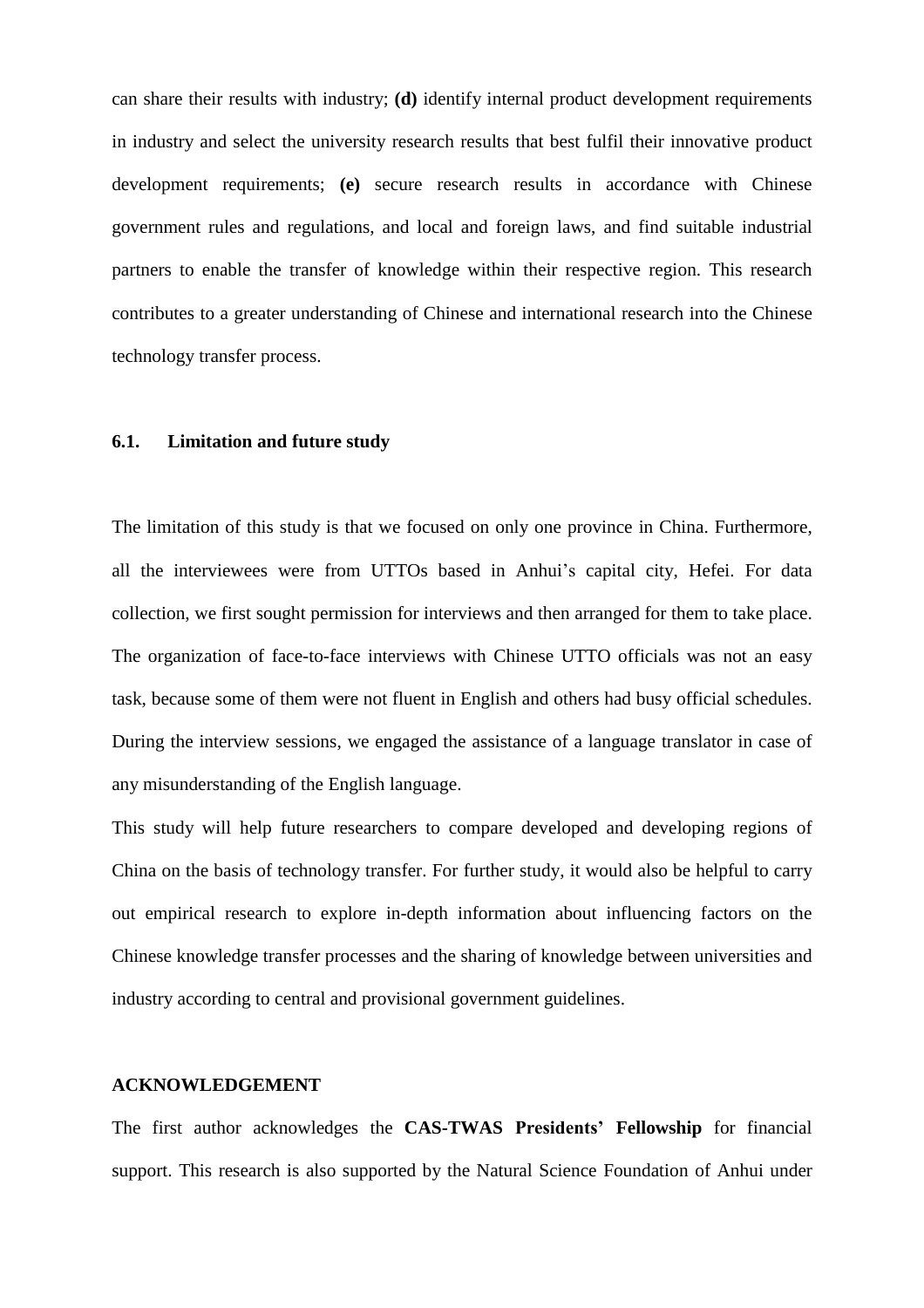Grant Nos. 1508085QG143, and the Philosophy and Social Science Foundation of Anhui under Grant Nos. AHSKZ2016D07. We are thankful to Liya Wang, PhD student at USTC School of Public Affairs for helping us during data collection as language translator. We also appreciate the precious time and participation given by technology transfer experts in the interview sessions.

# **REFERENCES**

1. Gao X., Song W., Peng X., Song X. Technology transferring performance of Chinese universities: Insights from patent licensing data. *Advances in Applied Sociology*. 2014, 4(12): 289.

2. Loi M., Di Guardo M.C. The third mission of universities: An investigation of the espoused values. *Science & Public Policy*. 2015, 42(6): 855–70.

3. SIPO. State Intellectual Property Office of P.R. China. 2017.

4. Chan L., Daim T.U., Kocaoglu D.F. National technology planning: a case study on the biopharmaceutical industry in China. *Hierarchical Decision Modeling*. Springer, 2016, 183- 96.

5. Zhang Y., Zhou X., Porter A.L., Gomila J.M.V., Yan A. Triple Helix innovation in China's dye-sensitized solar cell industry: hybrid methods with semantic TRIZ and technology roadmapping. *Scientometrics*. 2014, 99(1): 55-75.

6. Gertner D., Roberts J., Charles D. University-industry collaboration: a CoPs approach to KTPs. *Journal of Knowledge Management*. 2011, 15(4): 625-47.

7. Liu H., Jiang Y. Technology transfer from higher education institutions to industry in China: nature and implications. *Technovation*. 2001, 21(3): 175-88.

8. O'kane C., Mangematin V., Geoghegan W., Fitzgerald C. University technology transfer offices: the search for identity to build legitimacy. *Research Policy*. 2015, 44(2): 421-37.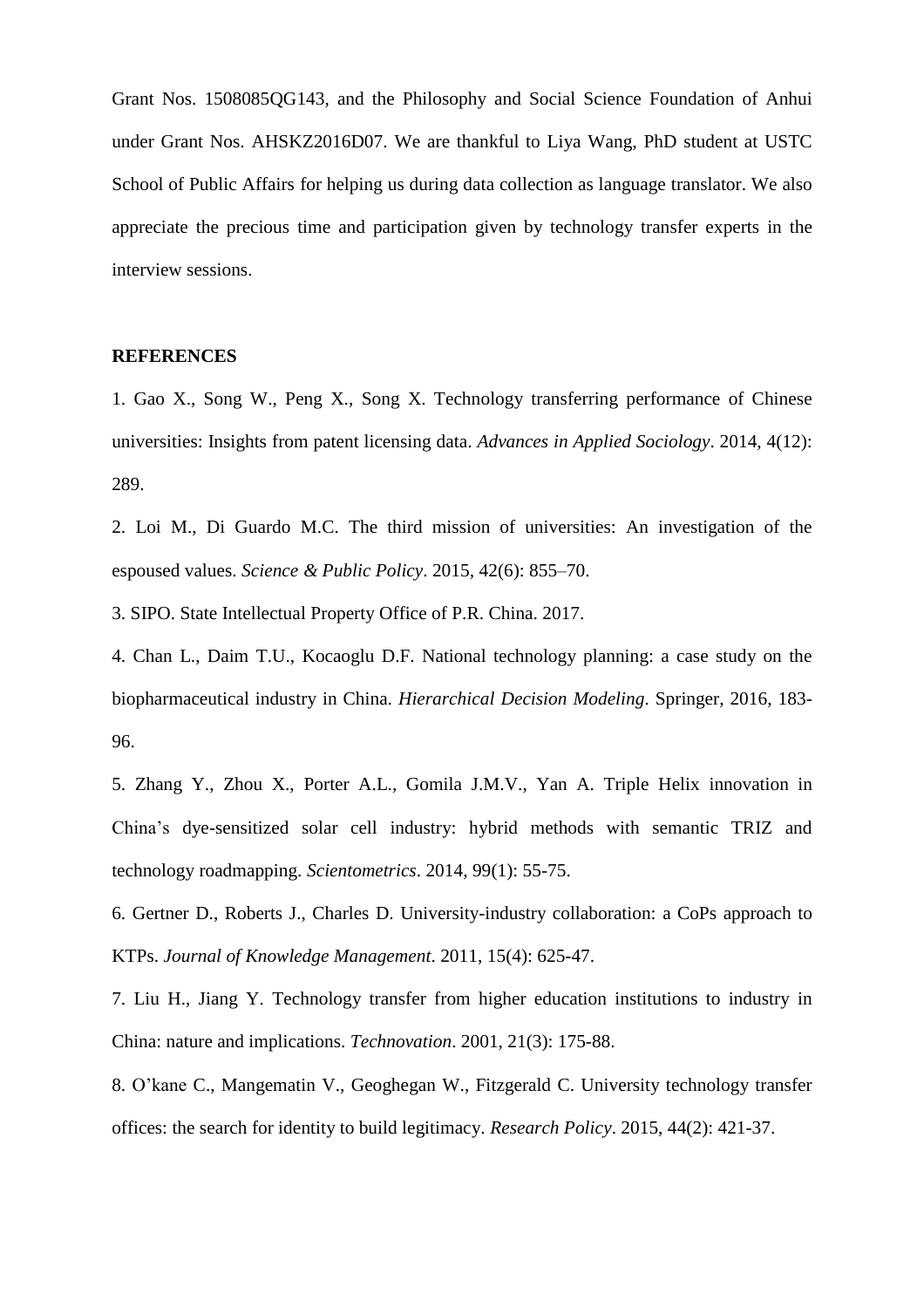9. Martín-Rubio I., Andina D. University knowledge transfer offices and social responsibility. *Administrative Sciences*. 2016, 6(4): 20.

10. Siegel D.S., Waldman D.A., Atwater L.E., Link A.N. Commercial knowledge transfers from universities to firms: Improving the effectiveness of university–industry collaboration. *Journal of High Technology Management Research*. 2003, 14(1): 111-33.

11. Gao X., Chen Y., Song W., Peng X., Song X. Regional University-Industry Knowledge Flow: A Study of Chinese Academic Patent Licensing Data. *Open Journal of Social Sciences*. 2015, 3(02): 59.

12. Hefei-China. Hefei overview. 2017.

13. Alipour F., Idris K., Karimi R. Knowledge creation and transfer: Role of learning organization. *International Journal of Business Administratio.* 2, 61.

14. Miesing P., Tang M. Technology transfer institutions in China: A comparison of value chain and organization structure perspective. Chapter 3 in D. Libaers and D. Dunlap (eds.), University Technology Transfer and Academic Entrepreneurship (World Scientific Publishing Co.) Vol. 1 in *The World Scientific Reference on Innovation* Series Edited by D. Siegel, 2017.

15. Du Plessis M. The role of knowledge management in innovation. *Journal of Knowledge Management*. 2007, 11(4): 20-9.

16. Inkpen A.C. Creating knowledge through collaboration. *California Management Review*. 1996, 39(1): 123-40.

17. Wu W. Cultivating research universities and industrial linkages in China: The case of Shanghai. *World Development*. 2007, 35(6): 1075-1093.

18. Bellini A., Aarseth W., Hosseini A. Effective knowledge transfer in successful partnering projects. *Enrgy Proced*. 2016, 96, 218-28.

19. Nonaka I., Toyama R. The knowledge-creating theory revisited: knowledge creation as a synthesizing process. *Knowledge Management Research & Practice*. 2003, 1(1): 2-10.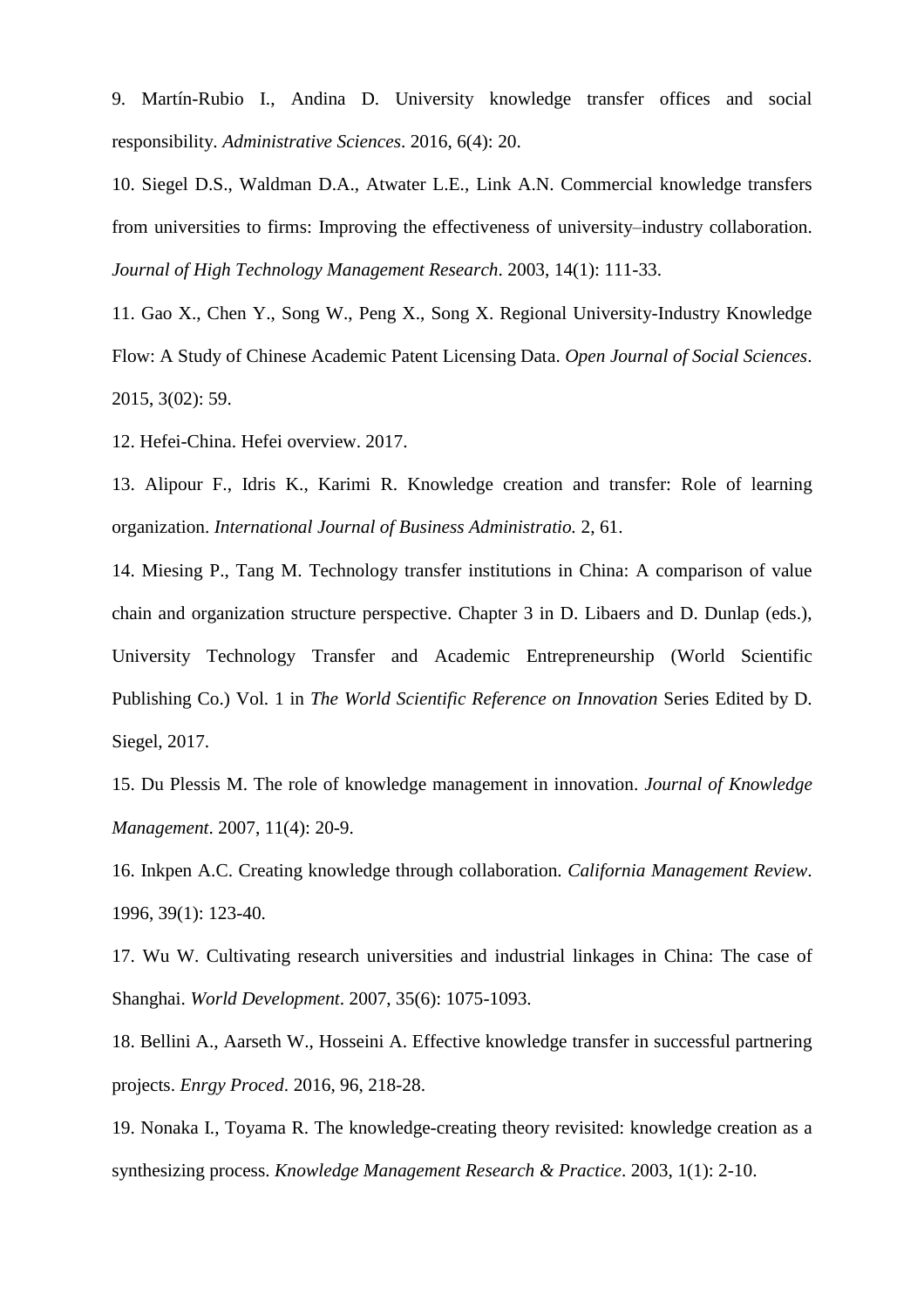20. Hsu D.W., Shen Y-C., Yuan B.J., Chou C.J. Toward successful commercialization of university technology: Performance drivers of university technology transfer in Taiwan. *Technological Forecasting and Social Change*. 2015, 92, 25-39.

21. Qian H., Jung H. Solving the knowledge filter puzzle: absorptive capacity, entrepreneurship and regional development. *Small Business Economics*. 2017, 48(1): 99-114. 22. Gilbert M., Cordey-Hayes M. Understanding the process of knowledge transfer to

achieve successful technological innovation. *Technovation*. 1996, 16(6): 301-312.

23. Swamidass P.M., Vulasa V. Why university inventions rarely produce income? Bottlenecks in university technology transfer. *Journal of Technology Transfer*. 2009, 34(4): 343-363.

24. Freitas I.M.B., Marques R.A., e Silva E.M.d.P. University–industry collaboration and innovation in emergent and mature industries in new industrialized countries. *Research Policy*. 2013, 42(2): 443-453.

25. Eneh O.C. Technology transfer, adoption and integration: a review. *Journal of Applied Sciences*. 2010, 10(16): 1814-1819.

26. De La Tour A., Glachant M., Ménière Y. Innovation and international technology transfer: the case of the Chinese photovoltaic industry. *Energy Policy*. 2011, 39(2): 761-770.

27. Abramo G., D'Angelo C.A., Solazzi M. The relationship between scientists' research performance and the degree of internationalization of their research. *Scientometrics*. 2011, 86(3): 629-643.

28. Sellenthin M.O. Technology transfer offices and university patenting in Sweden and Germany. *Journal Technol Transfer*. 2009, 34(6): 603-620.

29. Sherwood A.L., Covin J.G. Knowledge acquisition in university–industry alliances: An empirical investigation from a learning theory perspective. *Journal of Product Innovation Management*. 2008, 25(2): 162-179.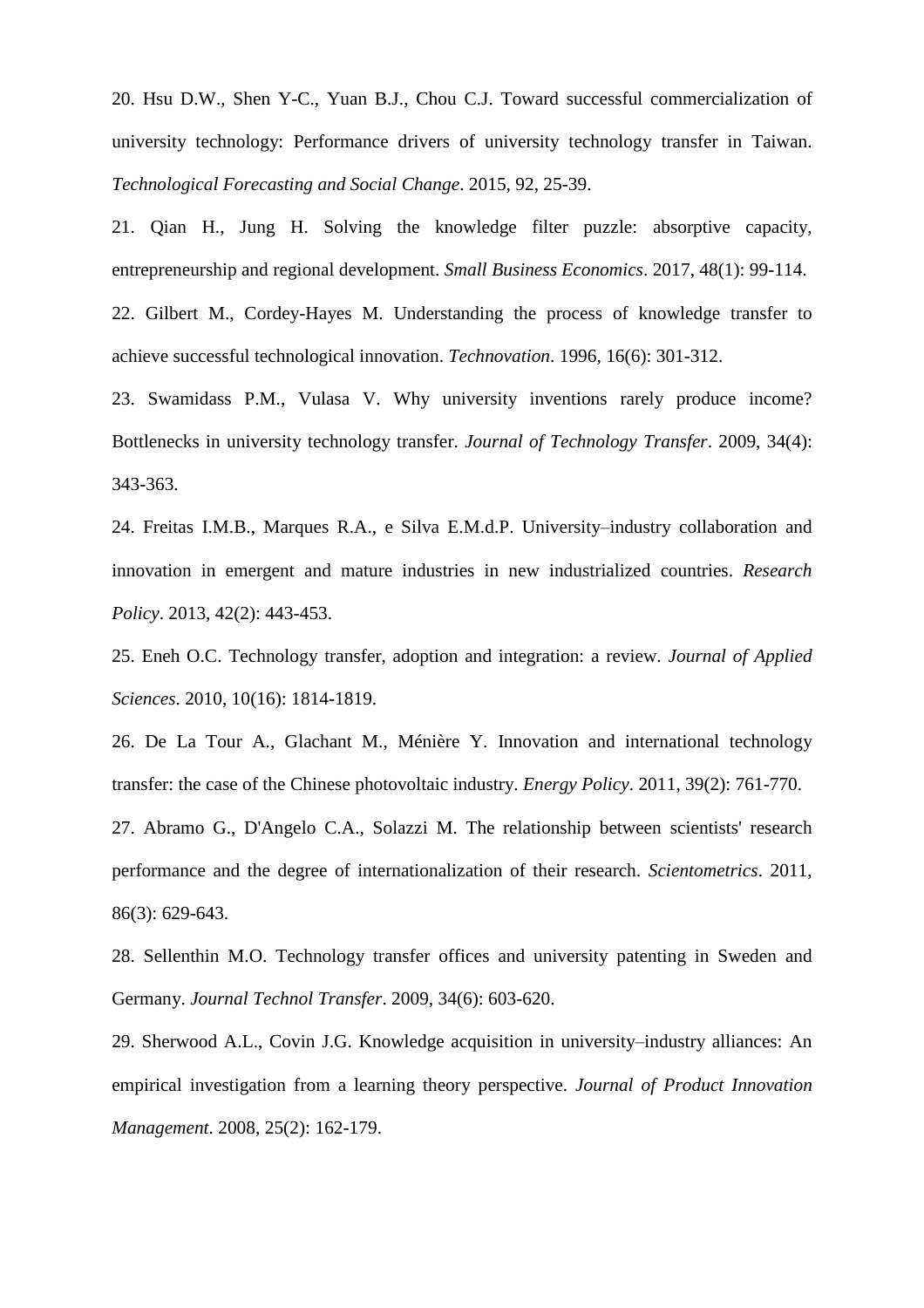30. Aldrich H.E. The emergence of entrepreneurship as an academic field: A personal essay on institutional entrepreneurship. *Research Policy*. 2012, 41(7): 1240-1248.

31. Perkmann M., Tartari V., McKelvey M., Autio, E., Brostrom, D'Este, P., … Sobrero, M. Academic engagement and commercialisation: A review of the literature on universityindustry relations. *Research Policy*. 2013, 42(2): 423-442.

32. Bishop K., D'Este P., Neely A. Gaining from interactions with universities: Multiple methods for nurturing absorptive capacity. *Research Policy*. 2011, 40(1): 30-40.

33. Ben Letaifa S., Rabeau Y. Too close to collaborate? How geographic proximity could impede entrepreneurship and innovation. *Journal of Business Research*. 2013, 66(10): 2071- 2078.

34. Houghton C., Casey D., Shaw D., Murphy K. Rigour in qualitative case-study research. *Nurse Researcher*. 2013, 20(4): 12-17.

35. Yin R.K. *Case study research: design and methods*. Sage publications, 2013.

36. Baxter L., Hughes C., Tight M. *Academic career handbook*. McGraw-Hill Education (UK), 1998.

37. Johnson R.B., Onwuegbuzie A.J. Mixed methods research: a research paradigm whose time has come. *Educational Researcher*. 2004, 33(7): 14-26.

38. Malterud K. Qualitative research: standards, challenges, and guidelines. *Lancet*. 2001, 358(9280): 483-488.

39. Williams C. Research methods. *Journal of Business & Economics Research*. 2011, 5(3): 65-72.

40. Liyanage C., Elhag T., Ballal T., Li Q.P. Knowledge communication and translation - a knowledge transfer model. *Journal of Knowledge Management*. 2009, 13(3): 118-131.

41. Liyanage C., Elhag T., Ballal T. Establishing a connection between knowledge transfer and innovation diffusion. *Journal of Knowledge Management Practice*. 2012, 13(1).